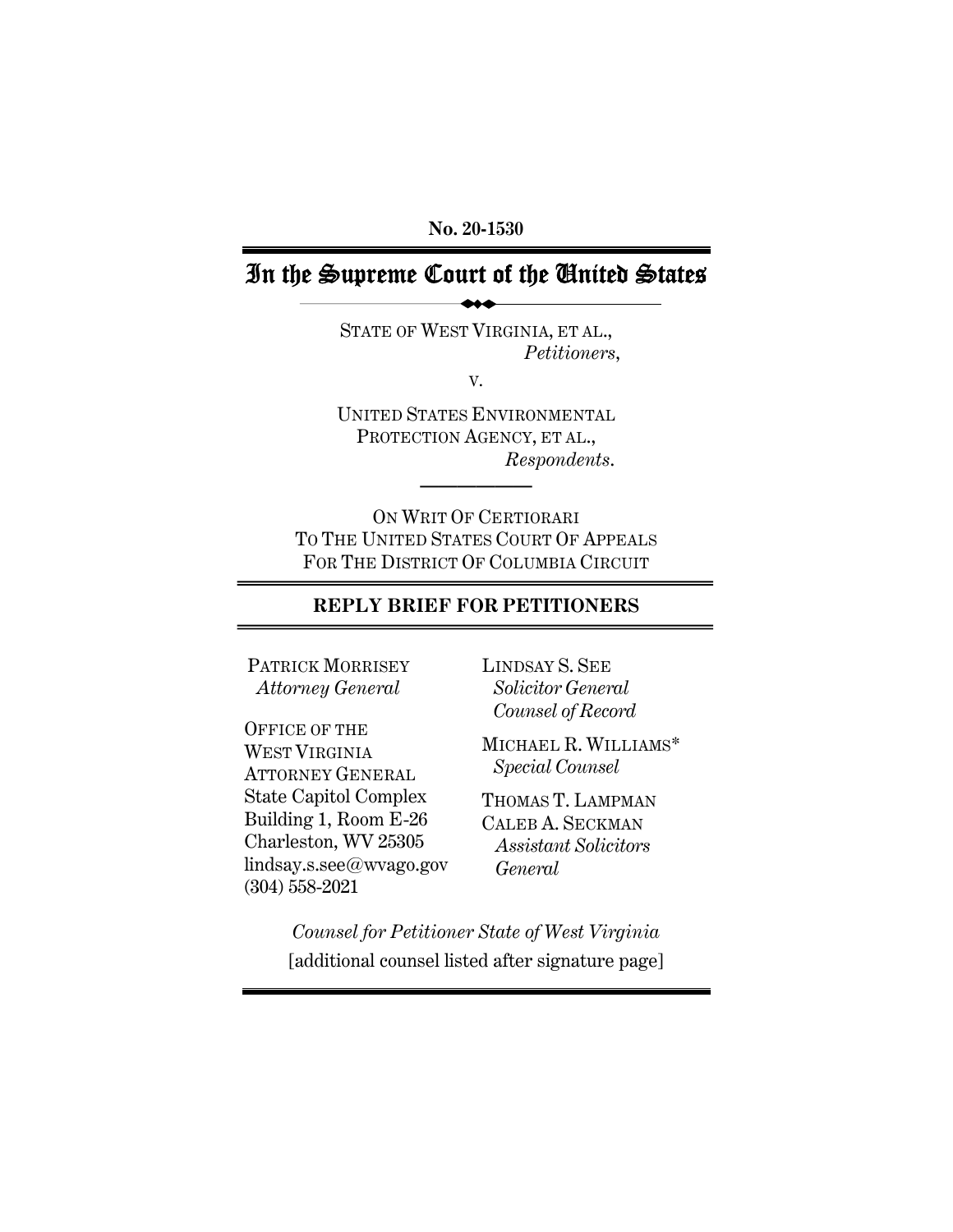## **TABLE OF CONTENTS**

|                                           | Page |
|-------------------------------------------|------|
|                                           |      |
|                                           |      |
| Section 111 Does Not Clearly Empower      |      |
|                                           |      |
| III. Section 111 Requires Source-Specific |      |
| IV. This Case Is Not Moot—And Petitioners |      |
|                                           |      |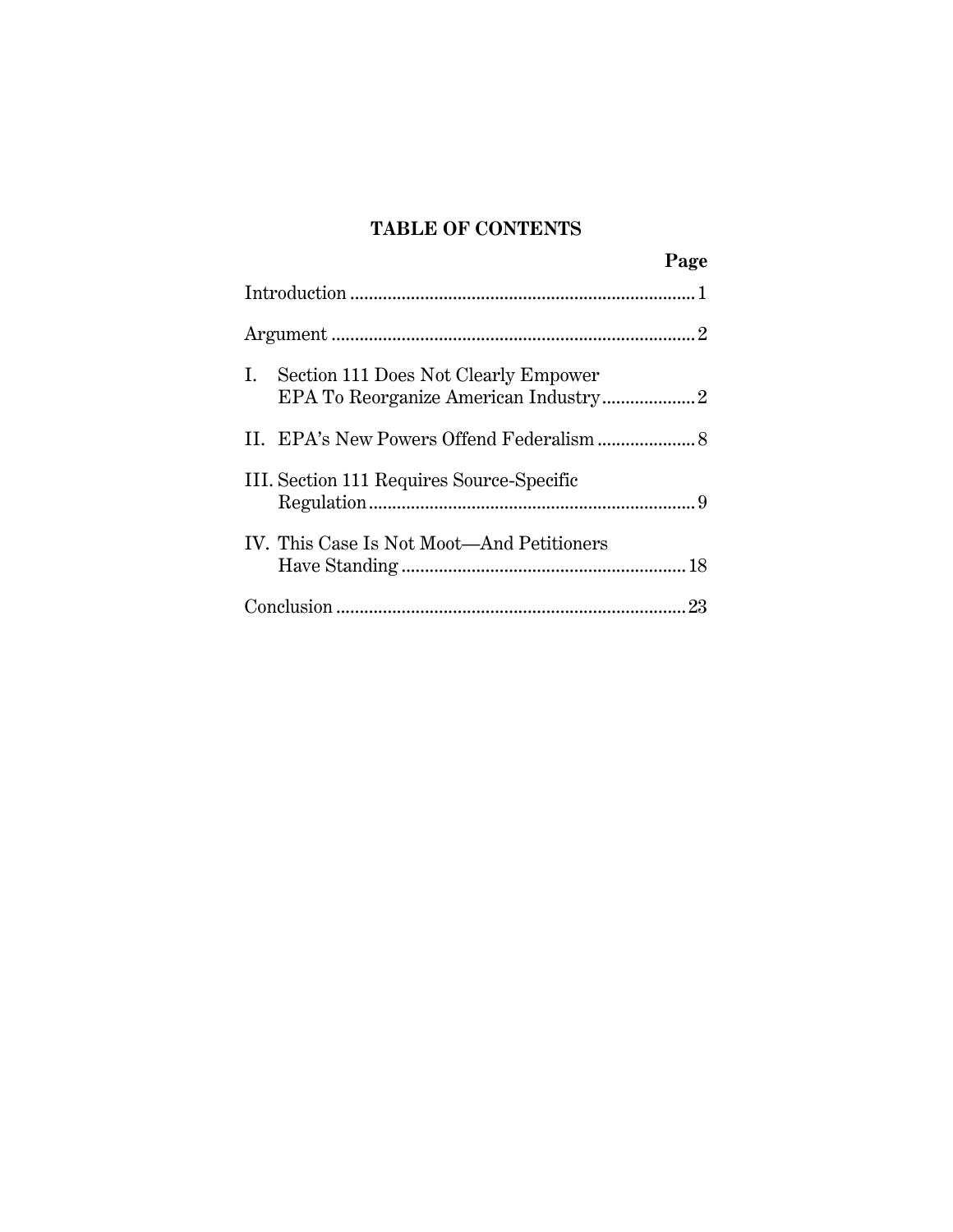# **Page(s)**

# **Cases**

| Adarand Constructors, Inc. v. Slater,              |
|----------------------------------------------------|
| Am. Elec. Power Co. v. Connecticut,                |
| Arizonans for Off. Eng. v. Arizona,                |
| Babbitt v. UFW Nat'l Union,                        |
| BCCA Appeal Grp. v. EPA,                           |
| Champion Int'l Corp. v. EPA,                       |
| City of Mesquite v. Aladdin's Castle, Inc.,        |
| Davis v. Fed. Election Comm'n,                     |
| Del. Dep't of Nat. Res. & Env't Control v.<br>EPA, |
| Diamond v. Charles,                                |
|                                                    |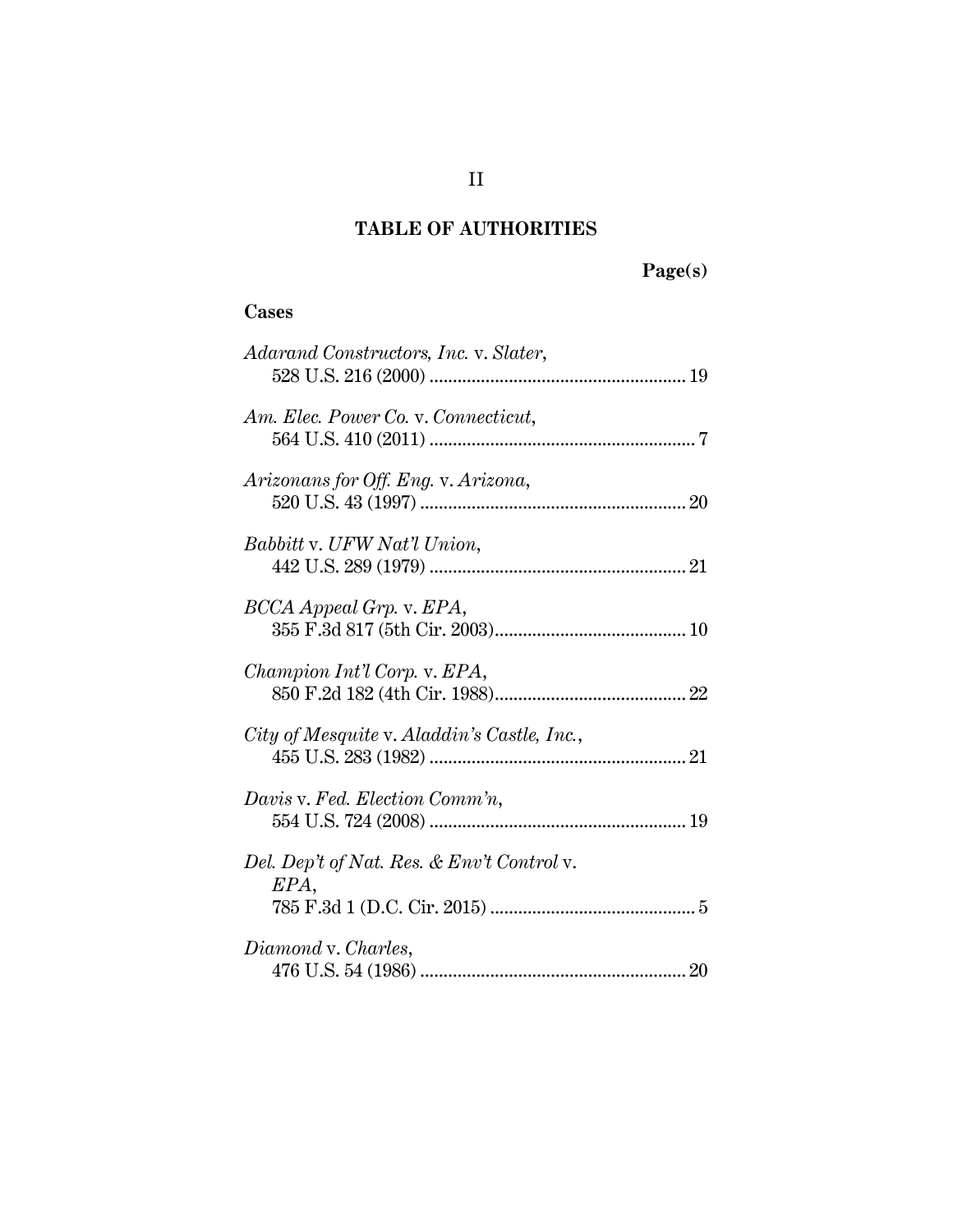(*continued*)

| 'age(s |
|--------|
|--------|

| Dirks v. SEC,                                                      |
|--------------------------------------------------------------------|
| FDA v. Brown & Williamson Tobacco<br>Corp.                         |
| Friends of the Earth, Inc. v. Laidlaw<br>Env't Servs. (TOC), Inc., |
| Genesis Healthcare Corp. v. Symczyk,                               |
| Gonzales v. Oregon,                                                |
| Gregory v. Ashcroft,                                               |
| Grupo Dataflux v. Atlas Glob. Grp., L.P.,                          |
| Hollingsworth v. Perry,                                            |
| Holloway v. United States,                                         |
| Indus. Union Dept., AFLCIO v. Am.<br>Petroleum Inst.,              |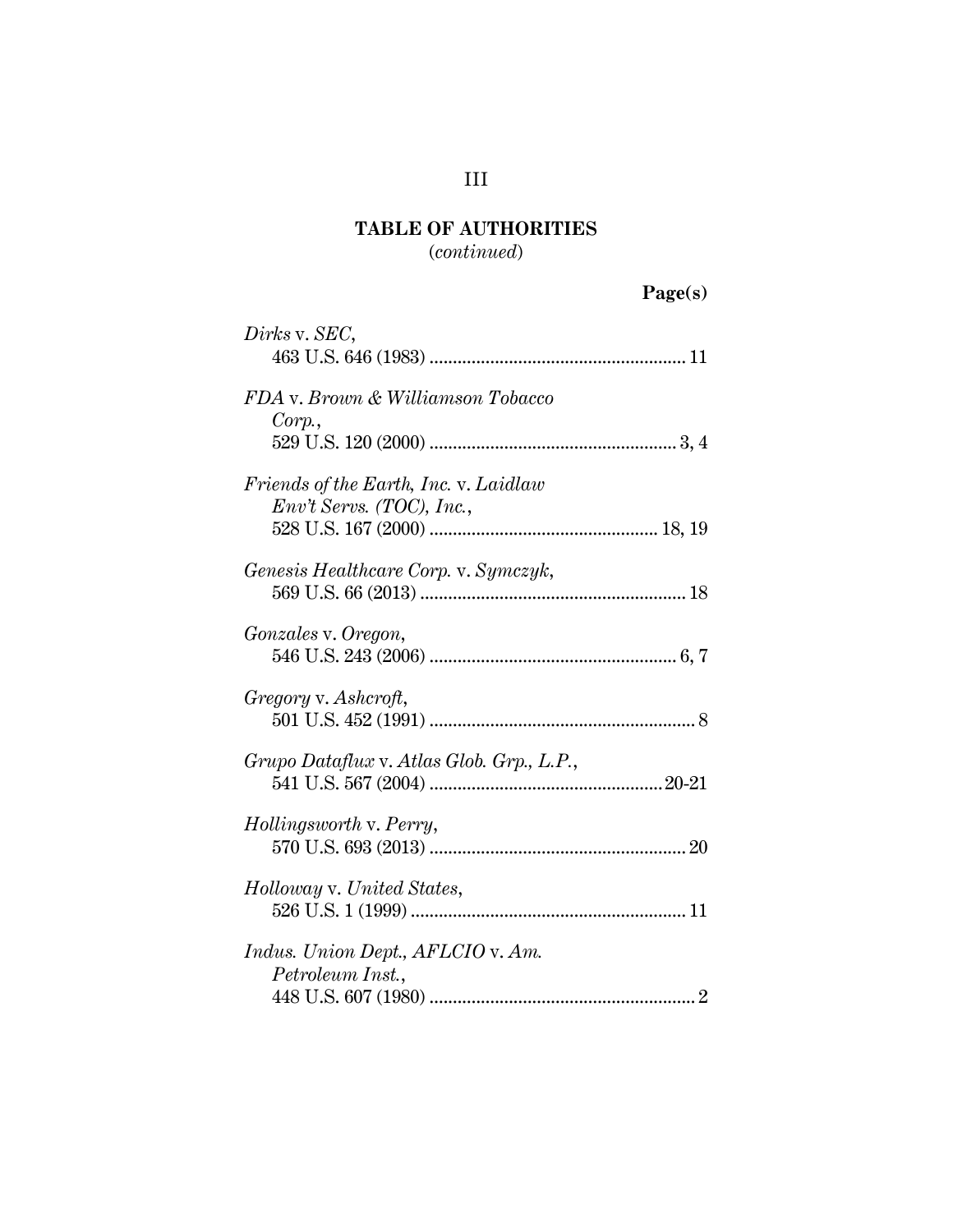(*continued*)

| age(s) |  |
|--------|--|
|        |  |

| Intel Corp. Inv. Pol'y Comm. v. Sulyma,  |
|------------------------------------------|
| Karcher v. May,                          |
| Kokoszka v. Belford,                     |
| Leedom v. Kyne,                          |
| Lujan v. Def. of Wildlife,               |
| Mass. Mut. Life Ins. Co. v. Russell,     |
| Massachusetts v. EPA,                    |
| Mohamad v. Palestinian Auth.,            |
| $Nat'l$ Ass'n of Mfrs. v. Dep't of Def., |
| Nat'l Fed'n of Indep. Bus. v. OSHA,      |
| New Process Steel, L.P. v. NLRB,         |

## IV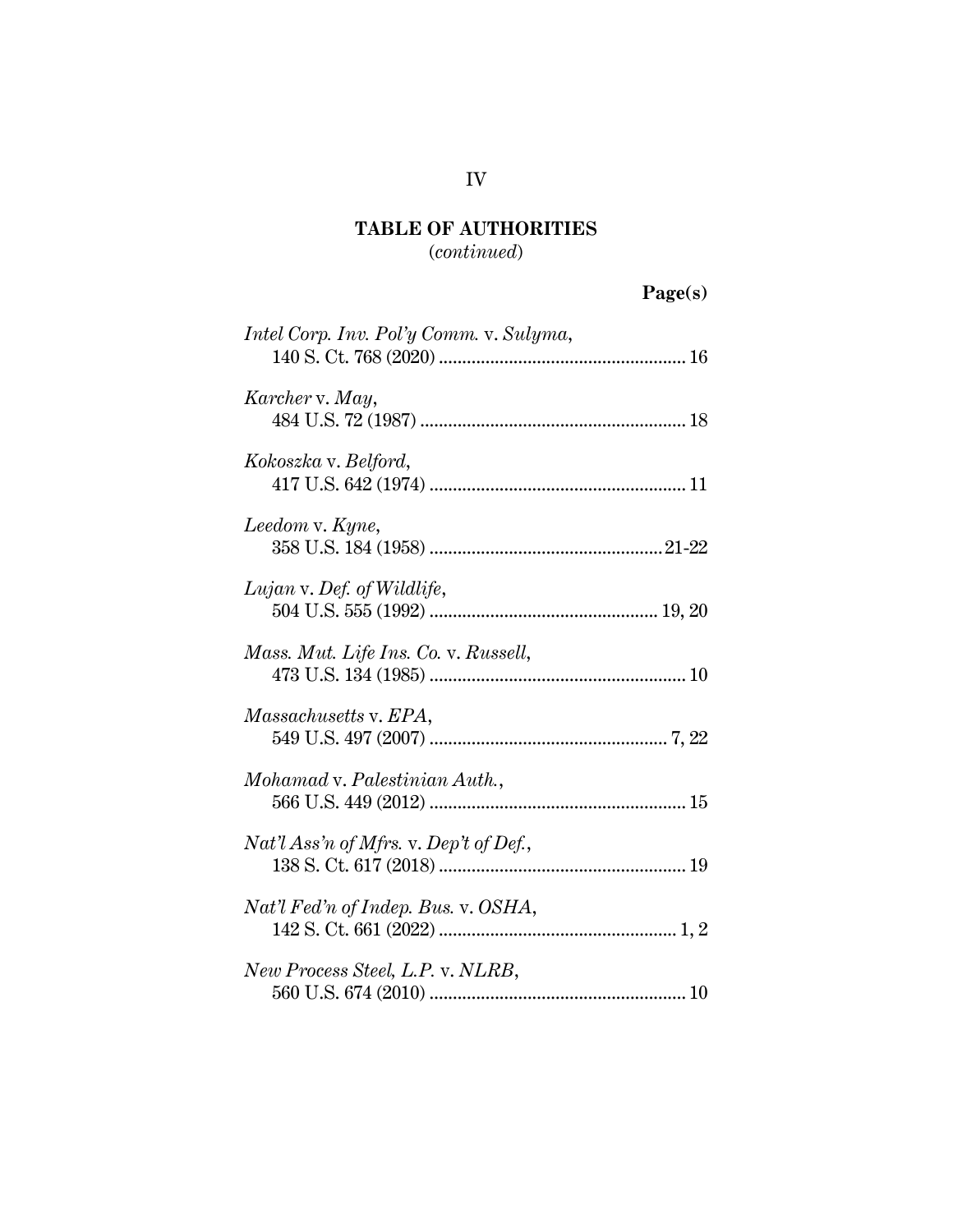(*continued*)

| aget s |
|--------|
|--------|

| NLRB v. Ins. Agents' Int'l Union,<br>AFL-CIO,                                 |
|-------------------------------------------------------------------------------|
|                                                                               |
| Port of Bos. Marine Terminal Ass'n v.<br>Rederiaktiebolaget Transatlantic,    |
| Portland Cement Ass'n v. Ruckelshaus,<br>486 F.2d 375 (D.C. Cir. 1973)  16-17 |
| Pub. Citizen v. U.S. Dep't of Justice,                                        |
| Rimini St., Inc. v. Oracle USA, Inc.,                                         |
| <i>Rodriguez v. United States,</i>                                            |
| Sackett v. EPA,                                                               |
| Small v. United States,                                                       |
| Susan B. Anthony List v. Driehaus,                                            |
| Territory of Guam v. United States,                                           |

V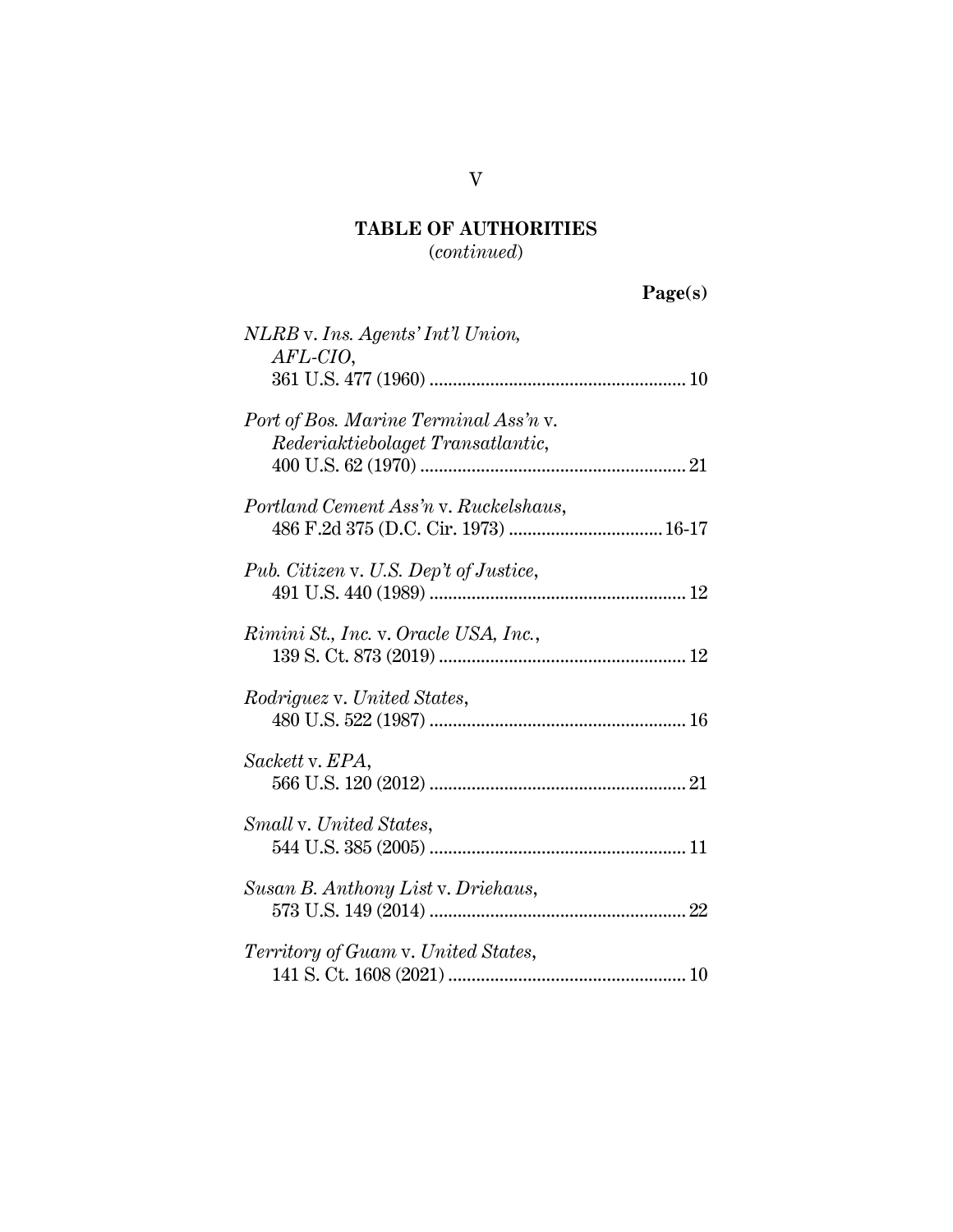(*continued*)

| 'age(s) |
|---------|
|---------|

| U.S. Forest Serv. v. Cowpasture River<br>Pres. Ass'n, |
|-------------------------------------------------------|
| United States v. Munsingwear, Inc.,                   |
| United States v. Sisson,                              |
| Util. Air Regul. Grp. v. EPA,                         |
| Uzuegbunam v. Preczewski,                             |
| Virginia v. Am. Booksellers Ass'n, Inc.,              |
| West Virginia v. EPA,                                 |
| <b>Statutes</b>                                       |
|                                                       |
|                                                       |

| Clean Air Act Amendments of 1990, Pub. |  |
|----------------------------------------|--|

|--|--|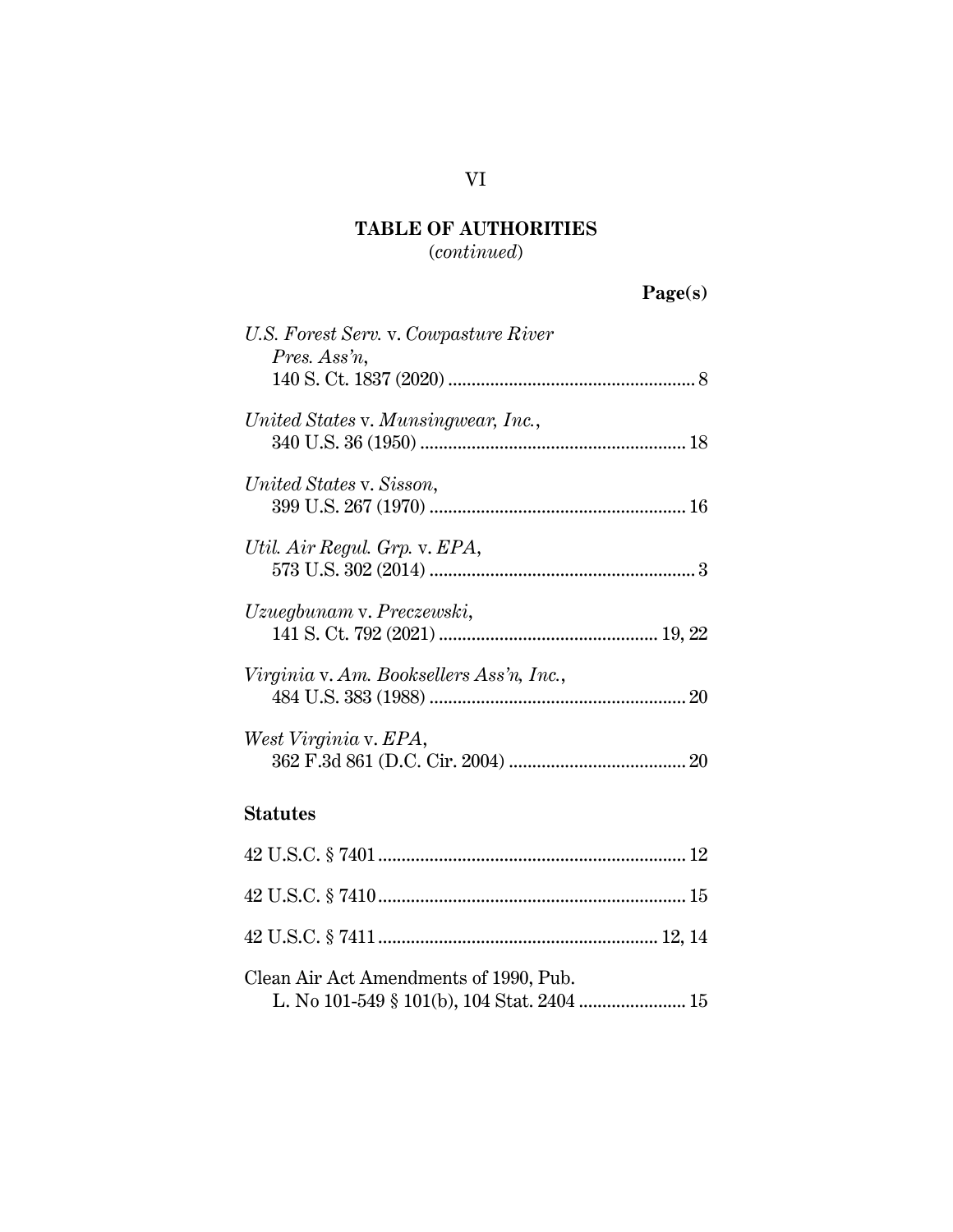VII

(*continued*)

 **Page(s)** 

## **Regulations**

| regulativiis                                                                                                                                            |
|---------------------------------------------------------------------------------------------------------------------------------------------------------|
|                                                                                                                                                         |
| <b>Other Authorities</b>                                                                                                                                |
| EPA, FISCAL YEAR 2016: JUSTIFICATION<br>OF APPROPRIATION ESTIMATES FOR<br>THE COMMITTEE ON APPROPRIATIONS                                               |
| Net Generation by State by Type of<br>Producer by Energy Source and U.S.<br>Electric Power Industry Estimated<br><i>Emissions by State, U.S. ENERGY</i> |
| STAFF OF S. COMM. ON PUB. WORKS, 93D<br>CONG., A LEGISLATIVE HISTORY OF THE<br>CLEAN AIR ACT AMENDMENTS OF 1970                                         |
| STAFF OF S. COMM. ON PUB. WORKS, 93D<br>CONG., A LEGISLATIVE HISTORY OF THE<br>CLEAN AIR ACT AMENDMENTS OF 1970                                         |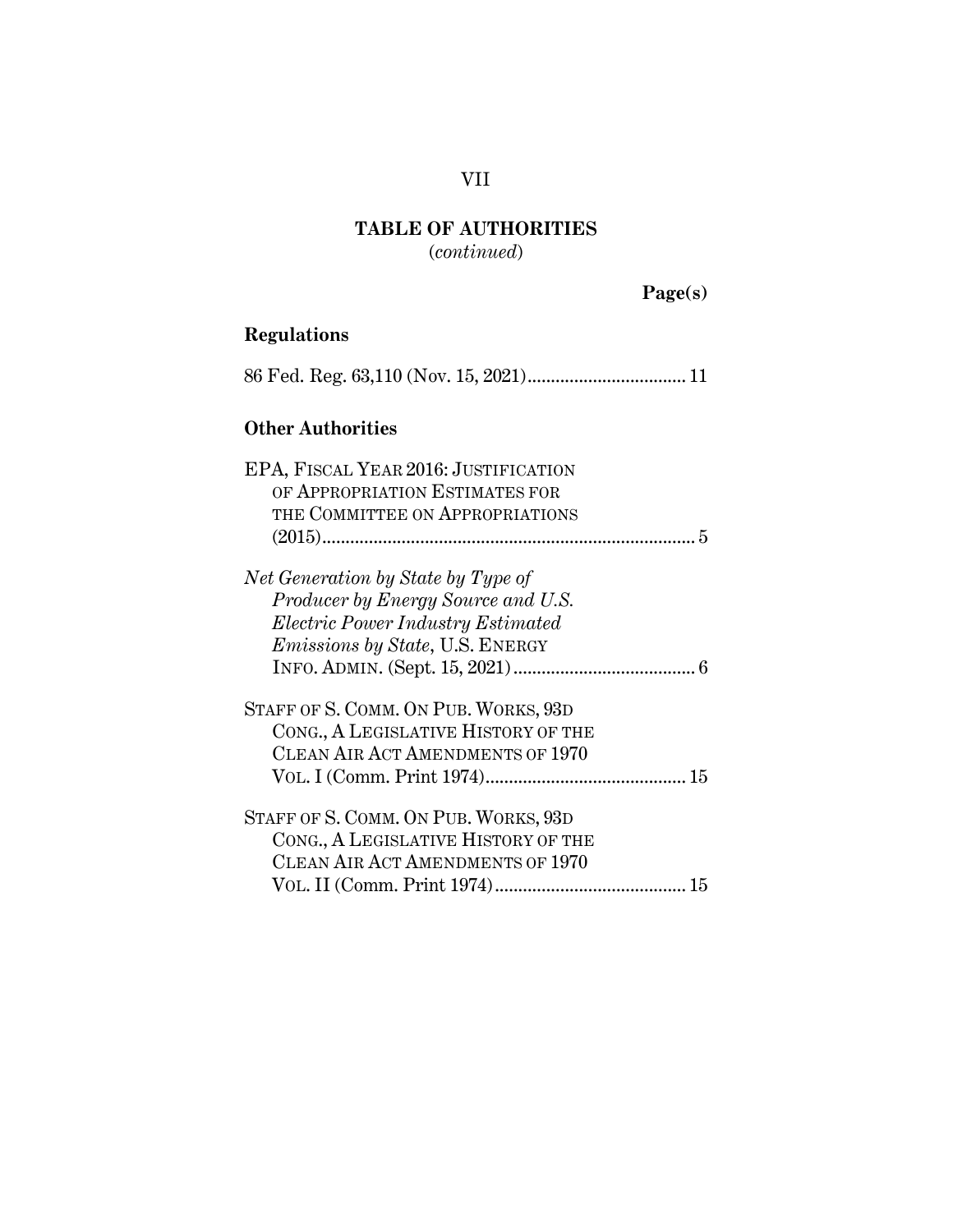#### **INTRODUCTION**

The decision below gives EPA unprecedented power to control how the country generates electricity, to subjugate States to the agency's vision, and to force parties to shutter plants or subsidize competitors to make it real. Rather than defend these outcomes, Respondents largely deny them. They greet the major-questions and federalism canons with a shrug, never identifying the "clear statement" from Congress they require. Instead, they insist the doctrines have no place here at all.

But both canons were tailor-made for circumstances like these. The D.C. Circuit matched thin statutory text with a momentous purpose to fashion broad new agency powers. Without a clear statement, that will not do.

Respondents further retreat to counterarguments old and new. They insist that as long as EPA continues to take a will-they-or-won't-they approach to expansive powerplant regulation, and as long as the D.C. Circuit holds back part of its mandate, then Petitioners are out of luck for lack of standing. That argument disregards the States' interests and the harms from the decision below. Respondents also spin purported ambiguity into sweeping grants of agency authority. But that result requires reading pieces of Section 111 in isolation, placing the CAA's purposes ahead of its text, and drawing false conclusions from comparisons to other statutory provisions.

Our system of government gives the "responsibility" to weigh tough tradeoffs to "those chosen by the people through democratic processes." *Nat'l Fed'n of Indep. Bus.* v. *OSHA*, 142 S. Ct. 661, 666 (2022) (per curiam). Congress has not given EPA the power to make those calls on its own. The Court should reverse.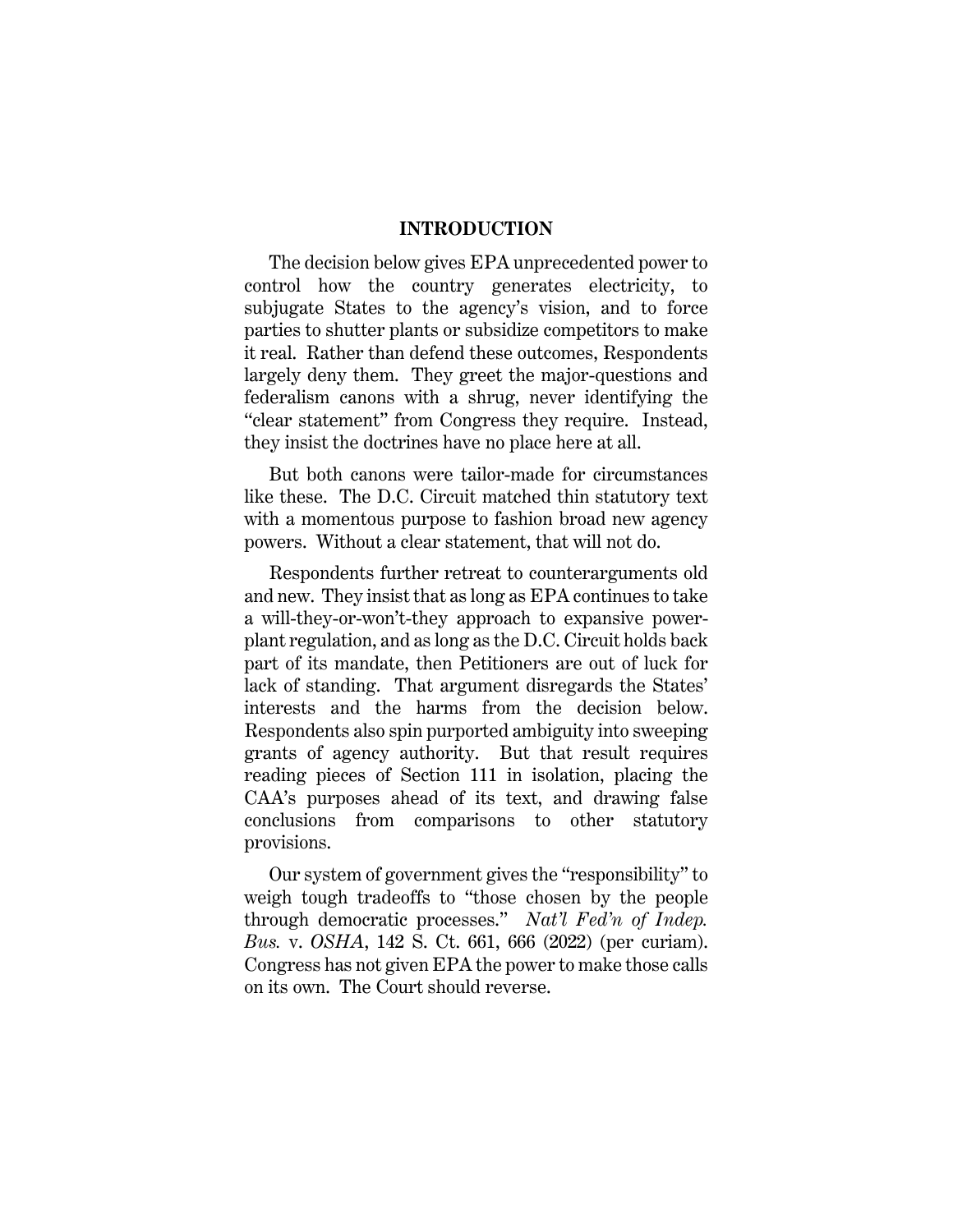#### **ARGUMENT**

## **I. Section 111 Does Not Clearly Empower EPA To Reorganize American Industry.**

The majority below read Section 111 to set practically "no limits on the types of measures" EPA should consider when imposing industry-shaping rules. JA.108; see also JA.106-10, 115, 118. It did so even without a "serious and sustained argument that [Section] 111 includes a clear statement unambiguously authorizing" this power. JA.224. The lower court's enablement thus constitutes an extraordinary delegation of "power over American industry" without "a clear [textual] mandate." *Indus. Union Dept., AFLCIO* v. *Am. Petroleum Inst.*, 448 U.S. 607, 645-46 (1980) (plurality op.).

Though Respondents urge the Court not to limit the agency's reach unless the statute clearly forbids it, *e.g.*, U.S.Br.30, this type of power grab is unsupportable unless Congress clearly allows it. In fact, the Court recently reminded agencies how delegations like this should work, "rightly appl[ying] the major questions doctrine" to stay an agency-imposed vaccine-or-test mandate for millions of Americans. *NFIB*, 142 S. Ct. at 668 (Gorsuch, J., concurring). Like EPA's newfound power, that mandate was "a significant encroachment into the lives … of a vast number of" regulated people, reflecting power of "vast economic and political significance" that Congress had not clearly authorized. *Id.* at 665 (per curiam).

No wonder, then, that most Respondents bury mention of "major questions" at the back of their briefs. See U.S.Br.44-50; NGO.Br.42-49; NY.Br.38-47. And once they get there, they cannot answer how the power the D.C. Circuit unleashed is anything but "major." See Westmoreland.Reply.2-16.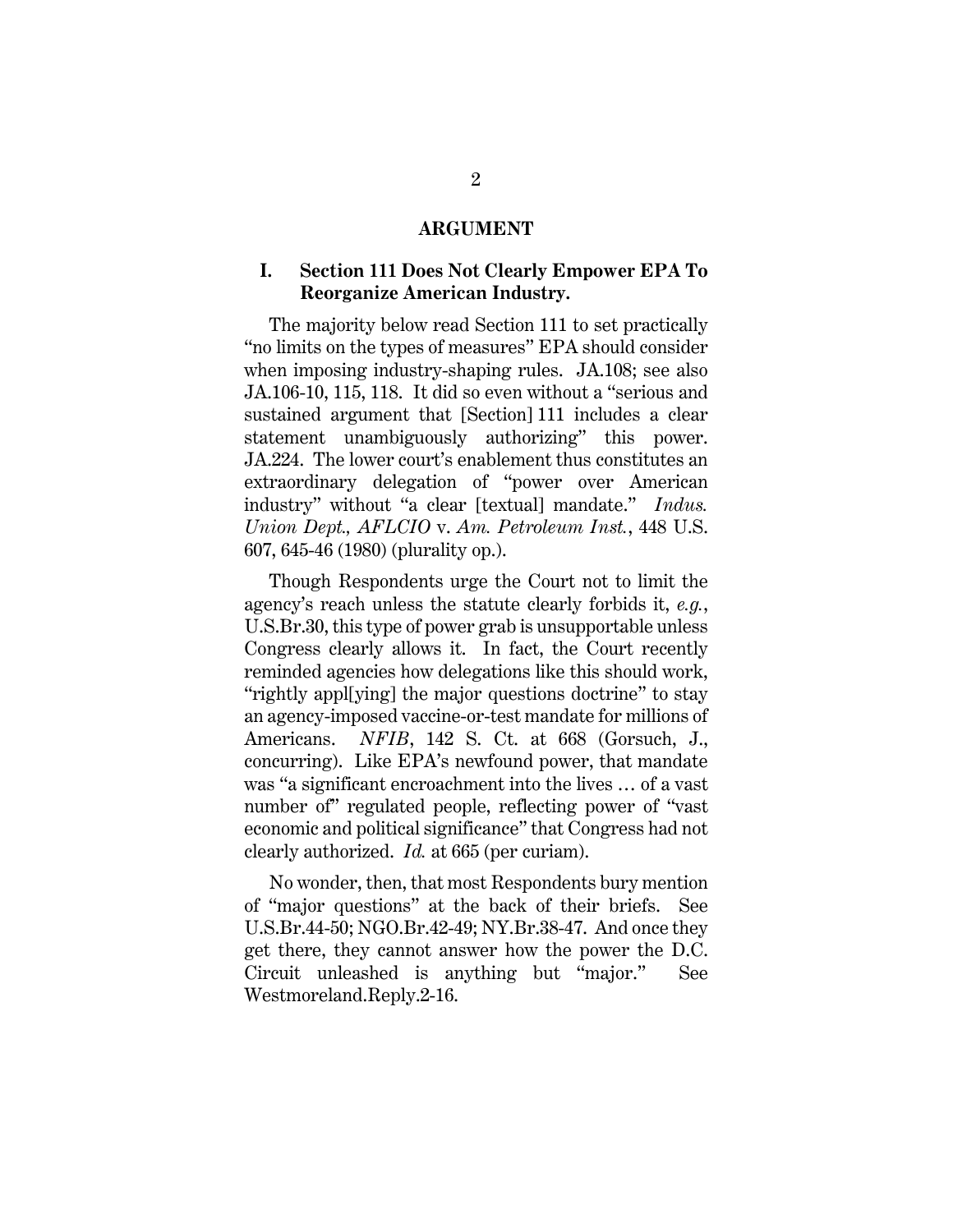**A.** Legally, the nature of the power at stake is the core of a major question. Respondents muddy the waters through contradictory arguments about supposed costs and effects. Sometimes they say that any legal challenge must wait until EPA finishes its latest round of rulemaking. U.S.Br.45-48; NY.Br.42-43; PowerCo.Br.21- 23. Other times they point to the CPP and after-the-fact assessments to say the regulatory consequences would not be so great. U.S.Br.47; PowerCo.Br.26-27. Still other times they say that even a restrained reading of Section 111 would not prevent EPA from issuing rules with substantial effects. U.S.Br.47.

No matter how they frame it, Respondents err in elevating effects above all else. None of the Court's majorquestions cases do that. Take *FDA* v. *Brown & Williamson Tobacco Corp.*, 529 U.S. 120 (2000). Federal Respondents say the Court was concerned that the "logical implication" of the FDA's new statutory interpretation would require it to ban tobacco. U.S.Br.47. But the Court identified a major question there because of the "breadth of authority" the agency claimed over a "significant portion of the American economy." *Brown & Williamson*, 529 U.S. at 159-60. It then confirmed its assessment based on the "unique political history" surrounding tobacco—another non-effects-focused factor. *Id.* Likewise, the Court's concern in *UARG* was the "enormous and transformative expansion in EPA's regulatory authority," not just the specific number of permits that would flow from it. *Util. Air Regul. Grp.* v. *EPA*, 573 U.S. 302, 324 (2014).

Effects do matter—big consequences often follow big strokes of agency power—but they are not dispositive in the way Respondents would have it. The major-questions doctrine respects Congress's choice to keep significant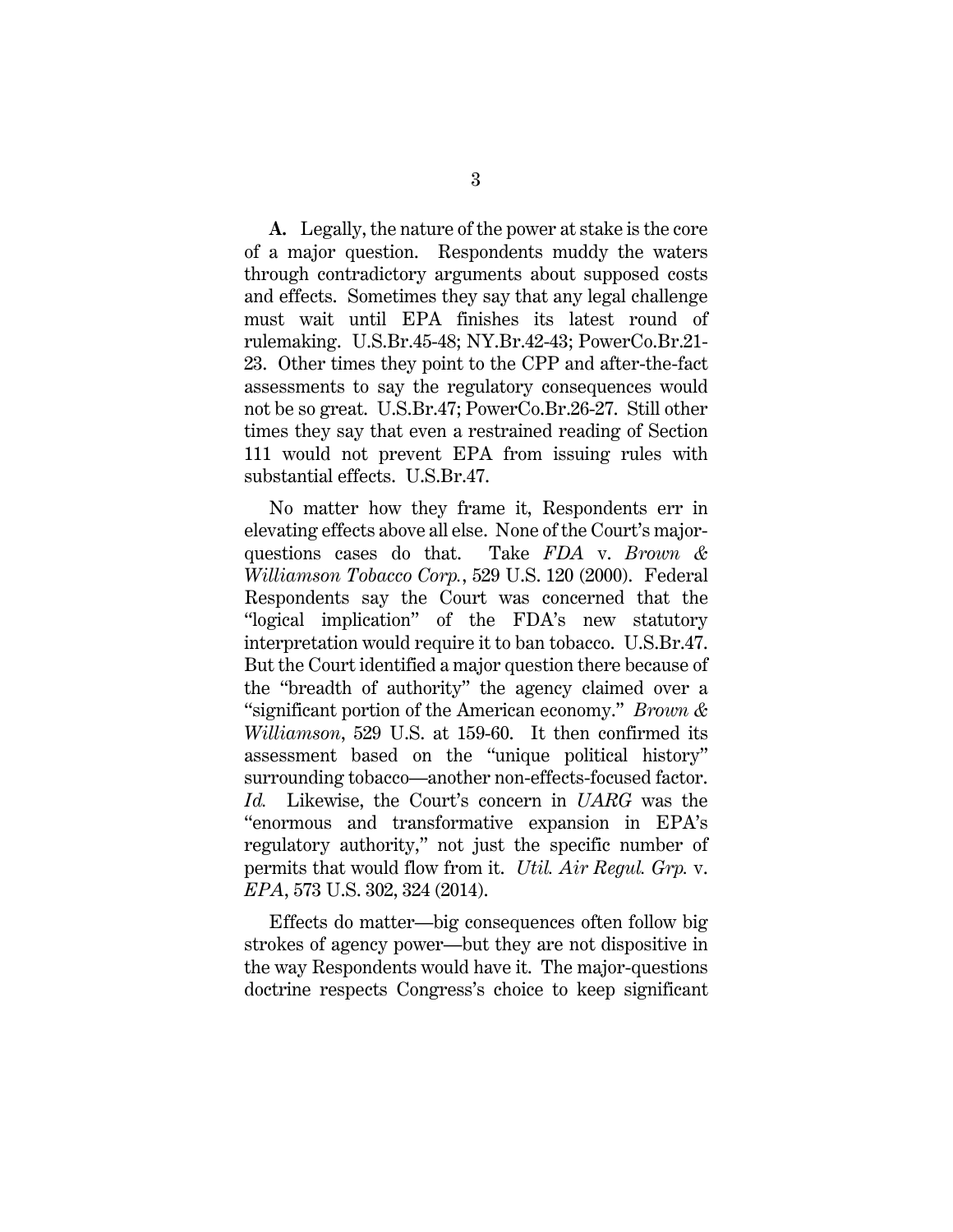policy questions for itself. It does not demand that agencies seek a second congressional stamp of approval after passing a certain monetary or other tangible threshold.

This understanding also explains why it is not too early to examine EPA's new Section 111 powers through the major-questions lens. *E.g.*, NY.Br.42. No authority requires parties to wait and see what havoc the D.C. Circuit's statutory construction will wreak. Even Respondents' own logic is against them. The Court's (limited) discussion in *Brown & Williamson* of a potential tobacco ban shows that the Court focused on more than the immediate, near-term effects of the specific rule before it. The Court also cared about how much further the agency could go next. *Brown & Williamson*, 529 U.S. at 137.

Waiting for another rule would change the doctrine, which asks when agencies may take on major questions. Respondents seem focused on major *answers*. Nothing justifies that shift here, particularly as the D.C. Circuit's decision crystallizes the questions at stake: EPA now has "no limits" other than its own creativity and the need to take account of a few factors when it decides which regulatory measures to deploy. And truth is, much of this argument is a warmed-over version of Respondents' justiciability arguments. The Court rejected them at the certiorari stage, they fail when repackaged as standing, and they crumble in this guise, too.

**B.** Respondents are also wrong factually: This case involves real power.

*First*, Respondents improperly downplay EPA's new task as "interstitial" "fact-finding." U.S.Br.45; see also NY.Br.39-41. That gloss obscures the nature and effects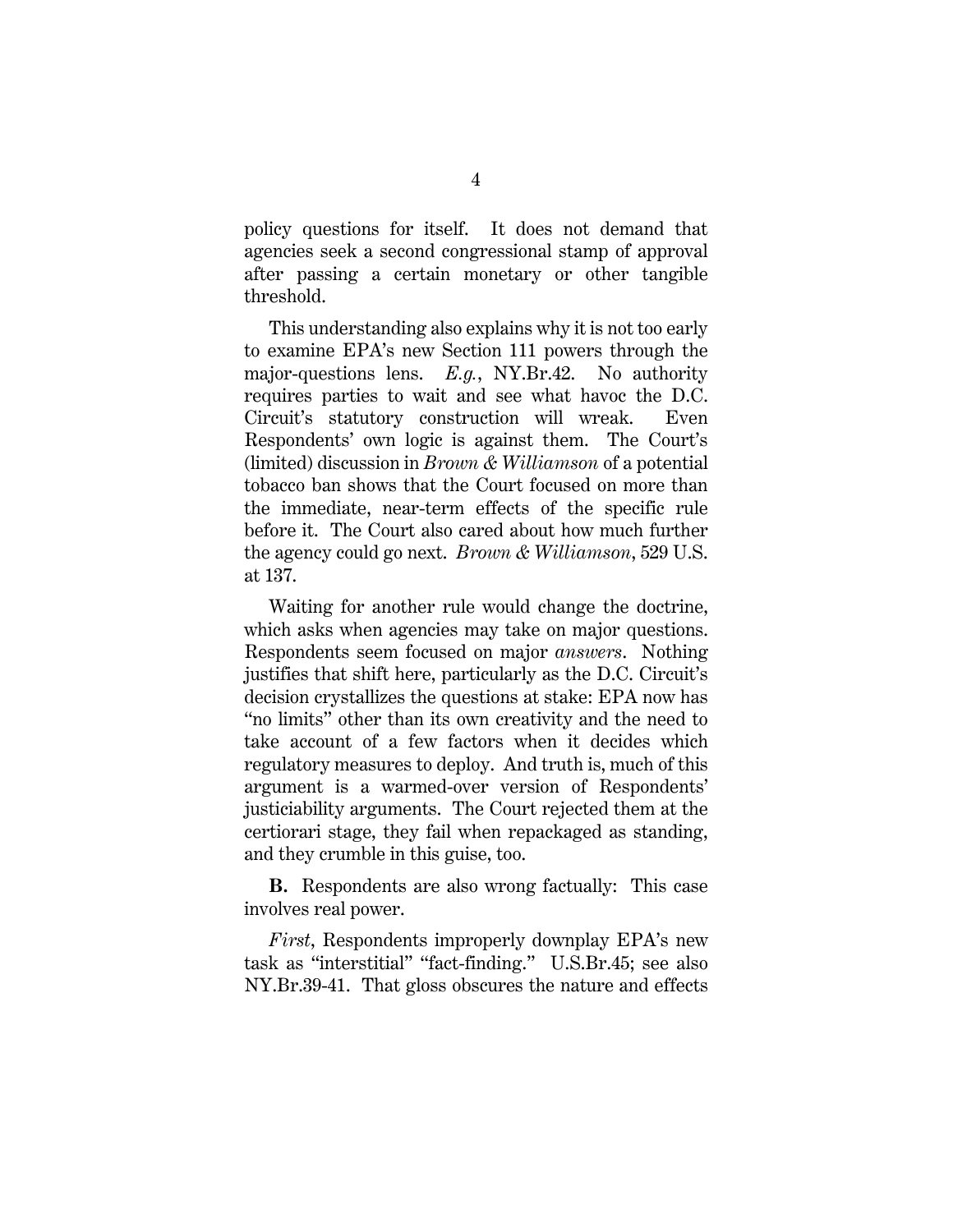of the power EPA now commands. How to structure new "market-based" systems. How to deploy certain existing sources and squeeze out other disfavored ones. When, how much, and where to spur generation shifting and new capital investments to support it. The list goes on—each decision loaded with serious and substantial policy judgments, not run-of-the-mill agency fact-finding.

These powers do not implicate EPA's expertise, either—a key sign of a major question. See WV.Br.27. "[G]rid reliability" is beyond the CAA's scope and "not the province of EPA." *Del. Dep't of Nat. Res. & Env't Control* v. *EPA*, 785 F.3d 1, 18 (D.C. Cir. 2015). EPA itself said as much. Seven years ago it told Congress that the CPP required it to "tap into technical and policy expertise not traditionally needed in EPA regulatory development," including in areas like "electricity transmission, distribution, and storage." EPA, FISCAL YEAR 2016: JUSTIFICATION OF APPROPRIATION ESTIMATES FOR THE COMMITTEE ON APPROPRIATIONS 213 (2015), https://perma.cc/V5DM-VYZK. Its "traditional..." focus, by contrast, is on "emitting sources and 'end of pipe' controls" only. *Id*.

*Second*, it is EPA—not the States—exercising this power. Respondents claim that EPA does not directly regulate because the real work happens during state-level standard-setting. See, *e.g.*, U.S.Br.44-46. They overlook how much rope the lower court's interpretation gives EPA to tie the States' hands. In the CPP, for example, EPA did not offer States a true menu of compliance options; it set an aggressive target that States could reach only by implementing EPA's preferred ends. See, *e.g.*, WV.Br.41. EPA cannot disclaim responsibility for major rules by alluding to measures that might theoretically get a State to the agency's target but in reality do not exist.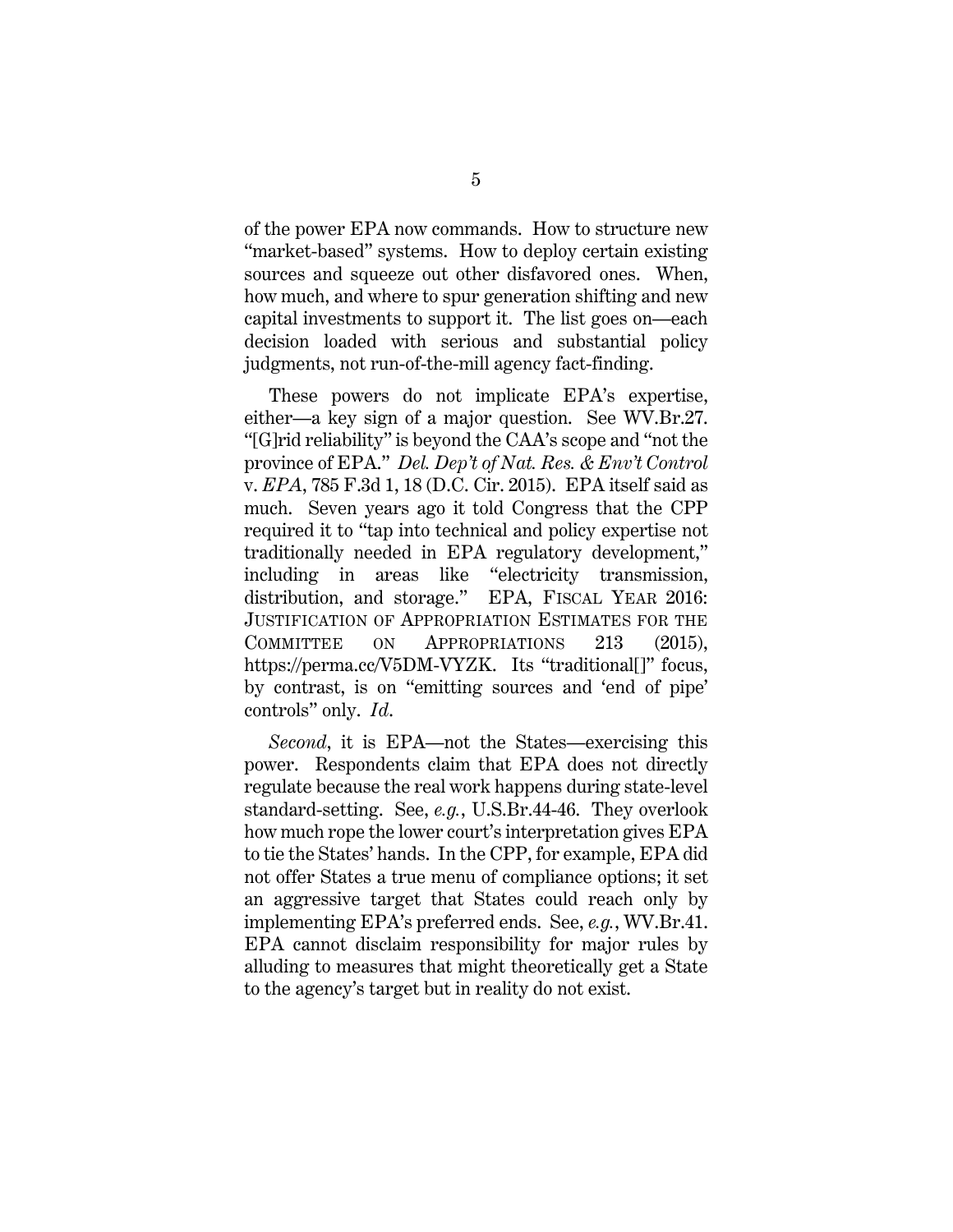*Third*, the remaining indicia of a major question are here as well. Novelty, notoriety, and number of new regulated parties, for sure. As for costs, Respondents soft-pedal the dollars-and-cents effects of EPA's new authority. Yes, the private market might have adjusted to regulatory change before it arrived, but a preemptive shift does not mean those costs were never felt. Many of the States where the CPP's forced transformations would be most disruptive have also not yet realized them. Compare JA.1027-29 (States' emission targets under the CPP), with *Net Generation by State by Type of Producer by Energy Source and U.S. Electric Power Industry Estimated Emissions by State*, U.S. ENERGY INFO. ADMIN. (Sept. 15, 2021), https://www.eia.gov/electricity/data/state/ (showing that 20 States are not yet meeting final targets). And nothing in Respondents' statutory approach would stop EPA from going further still. Respondents maintain these costs are not unique to outside-the-fenceline measures, U.S.Br.46, but they never explain why. Common sense teaches that wholesale reordering of the electricity market is about as expensive a task as one could imagine in this field. All told, the power EPA claims is "major."

**C.** Respondents pick out nothing in Section 111 clearly authorizing this type of agency power. They make a half-hearted run at finding a clear statement in Section  $111(a)(1)$ , which tasks EPA with identifying the best system of emission reduction. See, *e.g.*, NY.Br.39. This reference is too weak to carry the weight Respondents need. Compare the provisions the Court considered in *Gonzales* v. *Oregon*, 546 U.S. 243, 259 (2006). Even though the statute there empowered the Attorney General to regulate areas pertaining to the "registration and control" of drugs, the Attorney General overstepped when he issued regulations prohibiting doctors from prescribing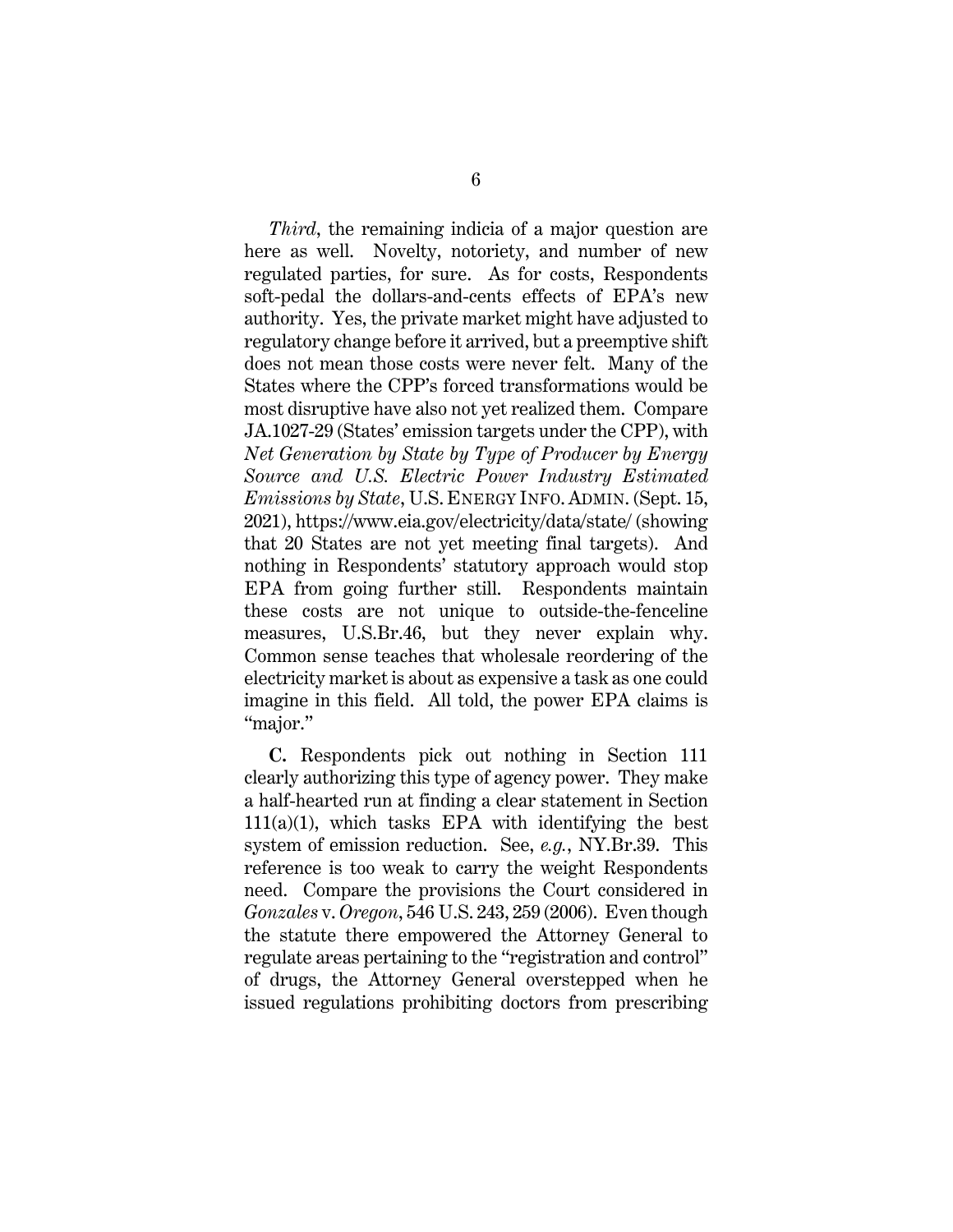drugs for physician-assisted suicide. *Id.* at 259-68. In much the same way, Section 111(a)(1) assigns EPA *a* role in regulating emission-reduction measures, but EPA goes too far in wresting control of the field through any conceivable "system."

Respondents next look for a clear statement in one of this Court's decisions. See, *e.g.*, NGO.Br.43; NY.Br.38-39. But *American Electric Power Co.* v. *Connecticut*, 564 U.S. 410 (2011), does not sweepingly endorse agency power. Though *AEP* reiterates that EPA has responsibility for regulating carbon-dioxide emissions, it does not hold that this assignment is limitless. Pressed to pinpoint the statute's clarity about "how" EPA may regulate, Respondents fall back on "EPA's determination of the best system of emission reduction." NY.Br.41. But that response does not answer whether the language clearly permits industry-wide "systems" no matter how farreaching the consequences. Indeed, "whether and how" cannot stretch so far: *AEP* also disclaimed the notion that Congress granted EPA a "roving license" to regulate carbon-dioxide emissions. 564 U.S. at 426-27. As one of Respondents' amici recognizes, "[a] reasoned application of the major questions doctrine … would allow the Court to constrain" EPA from exercising broad powers—even given  $AEP$ <sup>1</sup> EEI.Br.33. When EPA regulates in this space, it must respect the boundaries Congress set.

Finally, while EPA must "take into account" three factors when determining the best system of emission reduction, they offer neither a clear statement

<sup>1</sup> The same amicus worries this case might topple *AEP* and *Massachusetts* v. *EPA*, 549 U.S. 497 (2007). But the question presented asks *how* Congress directed EPA to regulate greenhousegas emissions under Section 111. Whether it can at all is a different issue.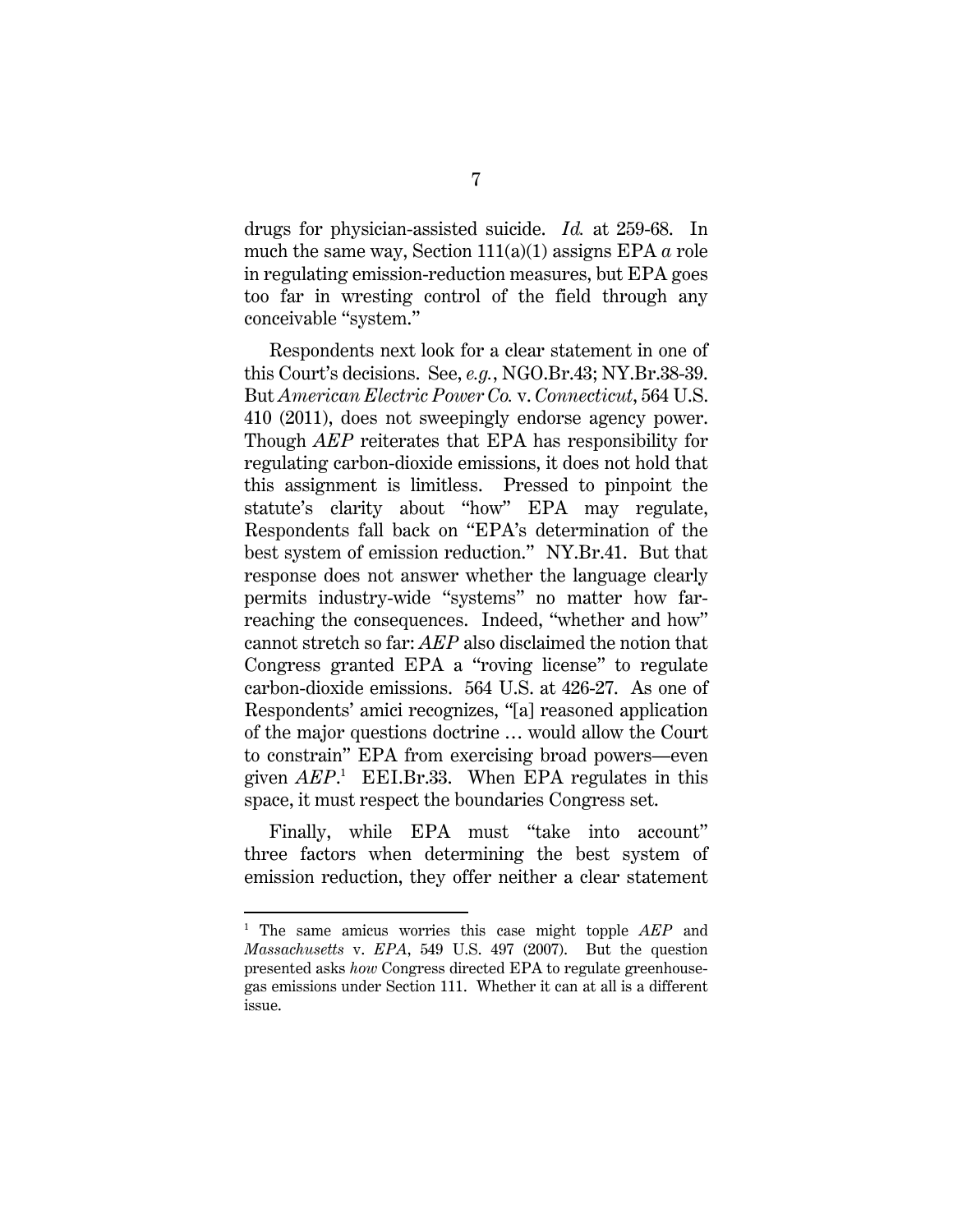nor a cure for its lack. Respondents' argument, *e.g.*, U.S.Br.49, confuses the standards governing an agency's exercise of delegated power with the authorization required to delegate power over a major question in the first place. To say EPA must consider certain factors when crafting a rule does not resolve whether that rule may regulate entire industries or energy grids. And beyond that, those standards cannot salvage a toobroadly construed Section 111 from non-delegation concerns. WV.Br.44-49. Respondents think the factors will "guard against the possibility of emission guidelines that have transformational consequences." U.S.Br.49. But considering the factors proved no barrier to even the CPP's "transformation[s]," this assurance is thin.

#### **II. EPA's New Powers Offend Federalism.**

The federalism clear-statement canon is an independent reason for the Court to reverse—and Respondents all but ignore it. Just as separation of powers on the federal level "prevent[s] the accumulation of excessive power in any one branch, a healthy balance of power between the States and the Federal Government will reduce the risk of tyranny and abuse." *Gregory* v. *Ashcroft*, 501 U.S. 452, 458 (1991). Respondents do not challenge the States' traditional control over electricity management. And they never identify "exceedingly clear language" from Congress directing EPA to take it over. *U.S. Forest Serv.* v. *Cowpasture River Pres. Ass'n*, 140 S. Ct. 1837, 1849-50 (2020). Yet they would hand control over to the EPA anyway. See WV.Br.26-31.

The federalism canon is more than a footnote, a coda, or an afterthought. See NGO.Br.45 n.16; U.S.Br.51; NY.Br.45-46. No one defends the lower court's attempts to push the doctrine aside. WV.Br.28-31. And Petitioners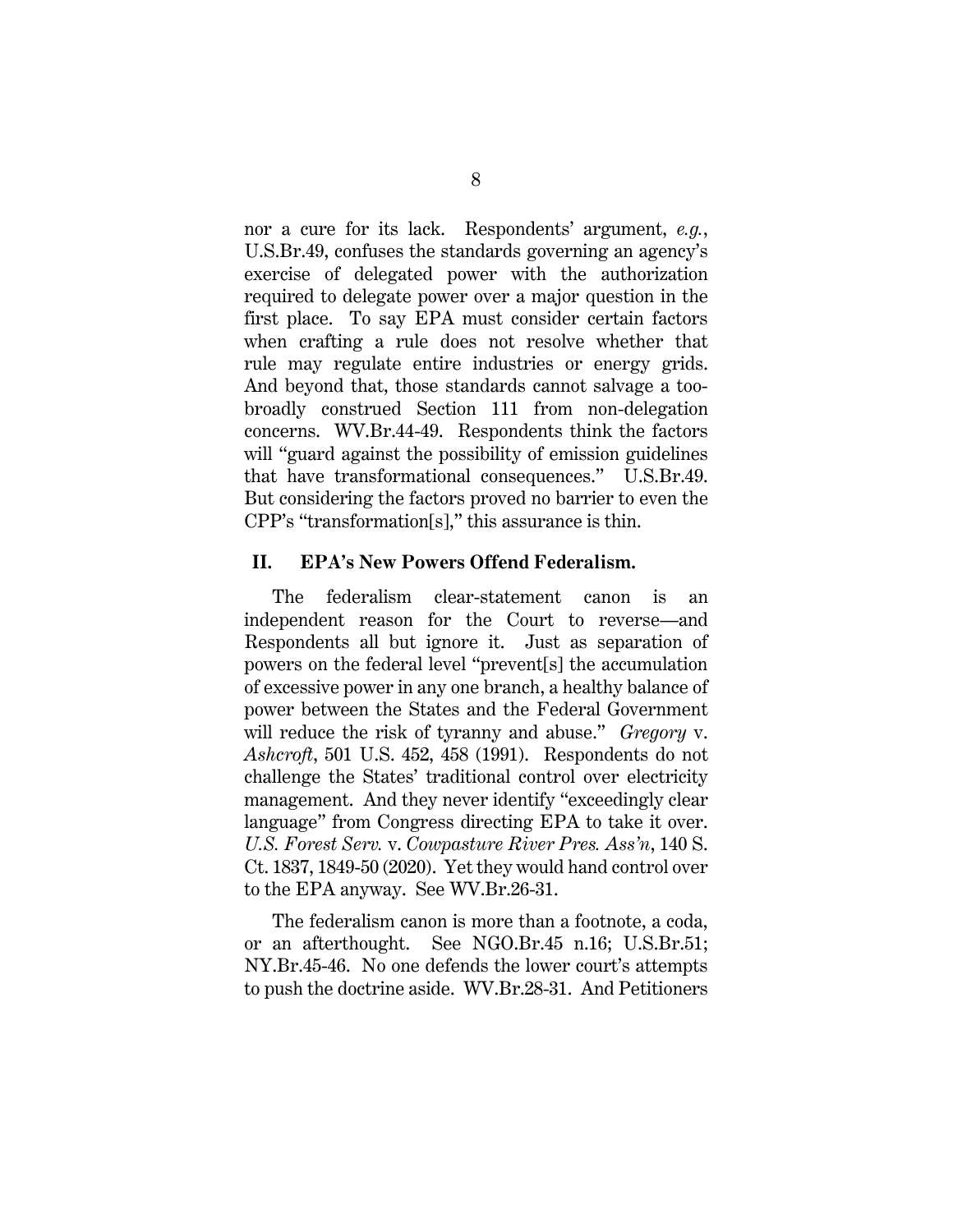already rebutted the idea that the majority's interpretation allows actions that merely "influence areas of state control." NGO.Br.45 n.16 (cleaned up). EPA can now force changes at the core of the States' energymanagement power, not its edge. WV.Br.29-31. For their part, Federal Respondents seem to agree that some federal emission limits can be stringent enough to compel States to restructure their power sectors, but argue this reality does not support a "categorical rule." U.S.Br.51. The federalism canon says otherwise. Section 111 cannot permit that intrusion because Congress did not make clear its intent to go so far.

And though Respondents insist their view gives States choices when fashioning standards of performance, that argument is wrong, *infra* Part III.D., and misses the point. Offering a few more options for States to achieve EPA's vision for power-grid management does not cure the invasion of state powers. The federalism clearstatement canon assumes that Congress would speak directly before EPA could impose its vision in the first place.

## **III. Section 111 Requires Source-Specific Regulation.**

EPA read Section 111 properly in 2019: The agency may consider only source-specific measures when determining a "best system of emission reduction." See WV.Br.31-44. Today Federal Respondents get it halfright, reasoning that Section 111(a)(1) "does not encompass the power to institute any industry-wide system." U.S.Br.36. But neither does it let EPA force the same result indirectly by dragooning States into implementing rules premised on system-wide change.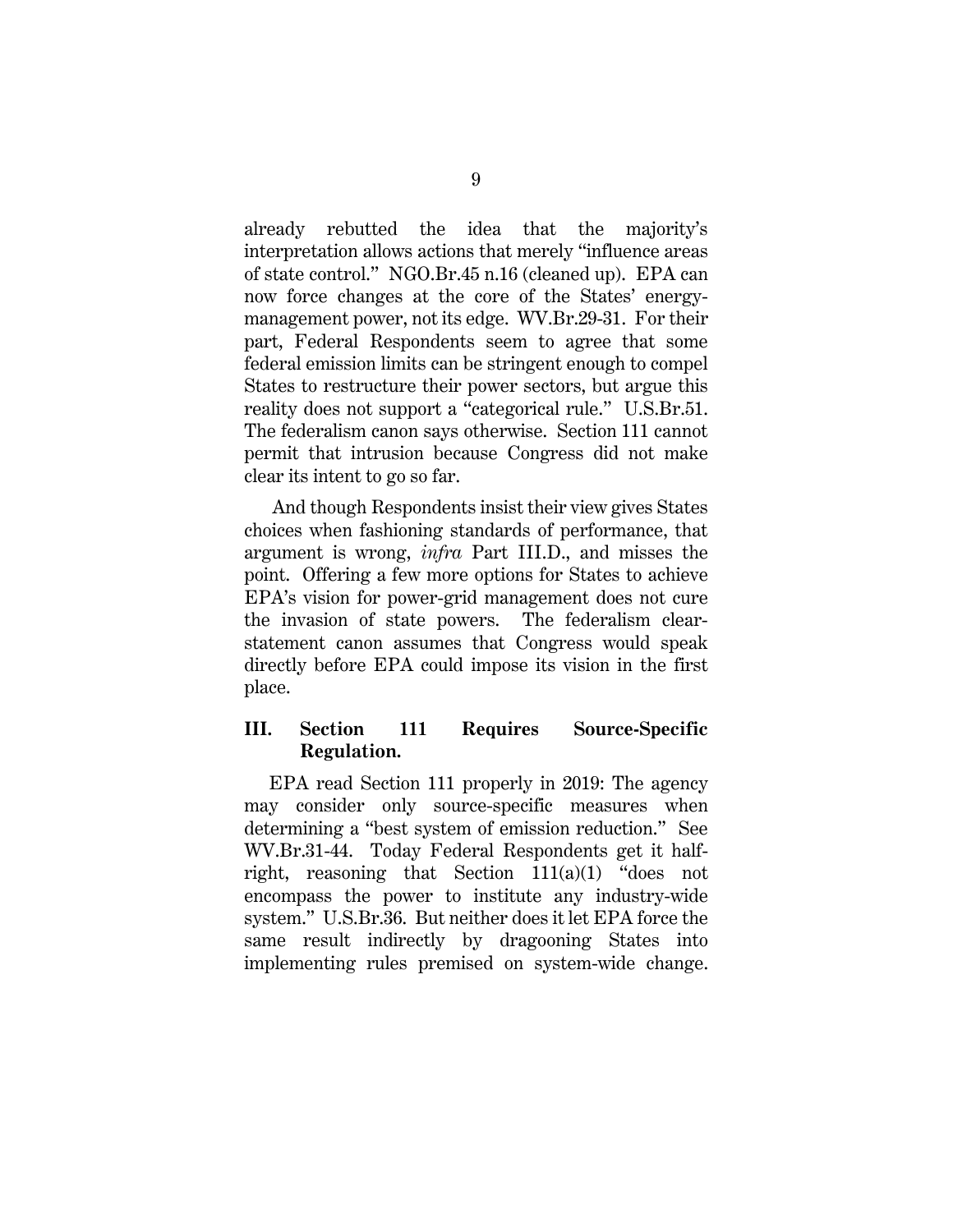Section 111's text, structure, and context confirm that this backdoor approach cannot be right.

**A.** Respondents try to narrow the Court's focus by decoupling Section  $111(a)(1)$  (where "best system of emission reduction" is found within the definition of "standard of performance") from Section 111(d) (where States develop plans flowing from that "system"). See, *e.g.*, U.S.Br.33-34; NGO.Br.39. They forget, though, that close textual readings keep "interlocking language and structure" at the fore. *Territory of Guam* v. *United States*, 141 S. Ct. 1608, 1613 (2021). The Court thus reads the provisions of an "interlocking, interrelated, and interdependent … scheme" together. *Mass. Mut. Life Ins. Co.* v. *Russell*, 473 U.S. 134, 146 (1985). Likewise, an agency errs when it isolates one statutory piece "as if it were an independent provision of law" instead of "part of a reticulated legislative scheme with interlacing purposes." *NLRB* v. *Ins. Agents' Int'l Union, AFL-CIO*, 361 U.S. 477, 510 (1960).

So Respondents are wrong to divorce Section 111(a)(1) from (d), as the CAA is just such a comprehensive, interrelated scheme. *E.g.*, *BCCA Appeal Grp.* v. *EPA*, 355 F.3d 817, 821-22 (5th Cir. 2003). Respondents further overlook that definitional provisions in particular must make sense in the statute's operative provisions. WV.Br.32-33. They are not freestanding elements—all of a "statute's various pieces" must "hang together." *New Process Steel, L.P.* v. *NLRB*, 560 U.S. 674, 681 (2010).

In forcing Sections 111(a)(1) and (d) apart, Respondents also overemphasize the regulatory players' separate roles, downplaying how much EPA's actions drive the States'. EPA knows better: A few months ago it called its Section  $111(a)(1)$  emission limitations "model rules" that would apply to "the vast majority of designated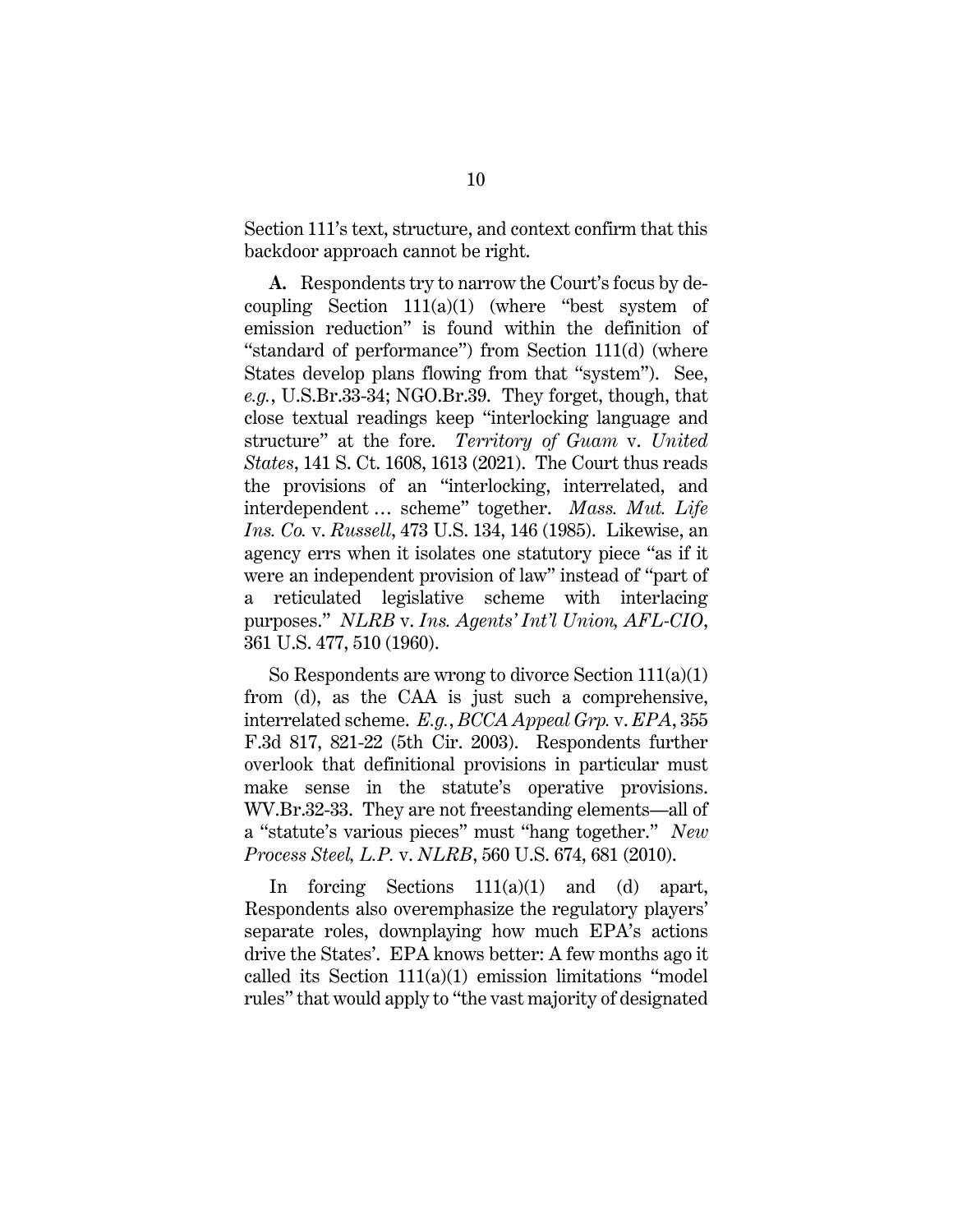facilities." 86 Fed. Reg. 63,110, 63,249-51 (Nov. 15, 2021). If EPA plans to use "best system of emission reduction" to dictate rules for most sources regulated under Section 111(d), then the Court should consider what that section says. An untethered construction of Section  $111(a)(1)$ , by contrast, lets EPA set demands the States might be unable to meet without losing their Section 111(d) discretion.

**B.** Respondents are also incorrect that "system" can mean almost anything and "appl[y]" to nearly everything. See, *e.g.*, NY.Br.21.

Everyone agrees that statutory construction "begins with the text." U.S.Br.33. But this means looking at *all* the text and making sense of its context, too. Courts consider more than just the "bare meaning" of a word, *Holloway* v. *United States*, 526 U.S. 1, 6 (1999) (cleaned up), and do not "look merely to a particular clause in which general words may be used," *Kokoszka* v. *Belford*, 417 U.S. 642, 650 (1974).

When it comes to a best "system," Respondents insist that all measures "directed toward [a] shared objective" count. NY.Br.21. That understanding "ha[s] no limiting principle." *Dirks* v. *SEC*, 463 U.S. 646, 664 (1983). It also produces nonsense. Rockets and skateboards could then comprise a system, as both are "directed toward" the "shared objective" of moving people from one place to another. Respondents brush off "far-fetched suggestions" because they have faith in EPA's restraint and duty to apply other statutory factors, yet point to nothing about "system" itself that gives the term limits. PowerCo.Br.29. Better, then, to construe "system" from its context. See, *e.g.*, *Small* v. *United States*, 544 U.S. 385, 388 (2005) (looking beyond the "broad interpretation" of the word "any"). The Court should read it against the Act as a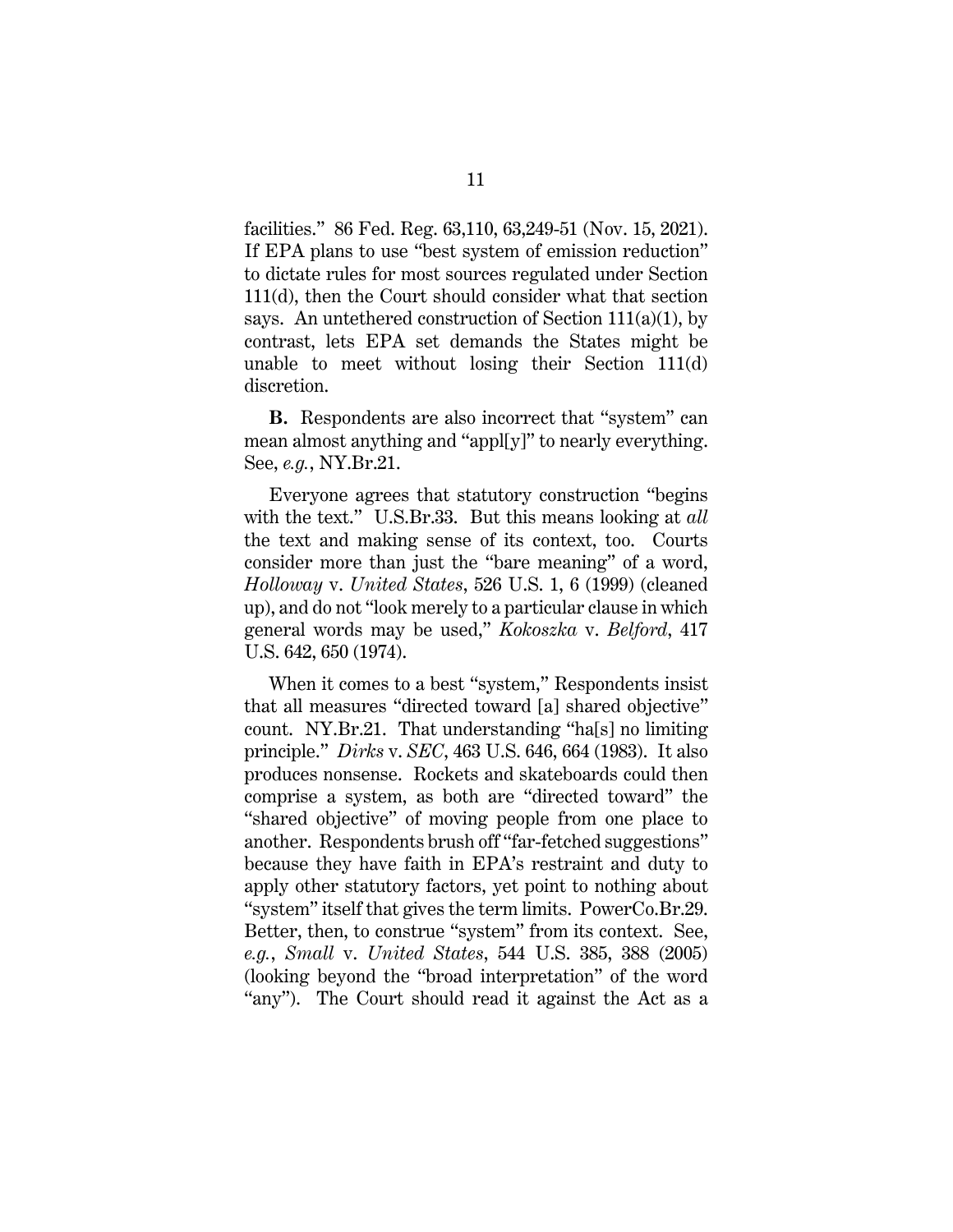whole, which advances "air pollution control *at its source*." 42 U.S.C. § 7401(a)(3) (emphasis added).

Even the statutory history Respondents favor confirms "system's" narrower scope. Congress last amended Section 111 and tweaked its discussion of "best system of emission reduction" in 1990. At the same time, it added three provisions directing or allowing outsidethe-fenceline emission-control measures: the Acid Deposition Control Program, the Stratospheric Ozone Protection Program, and certain market-based measures in the National Ambient Air Quality Program. See WV.Br.42. The 101st Congress knew how to authorize system-wide measures when it wanted to. Section 111 didn't make the list. Even so, Respondents argue that because "system" appears in one of these cap-and-trade provisions the term must "describe outside-the-fenceline measures" in Section 111, too. U.S.Br.31. This statutory sleuthing flips the canon: When the "same Congress that enacted" a challenged law "expressly" authorizes certain measures in other statutes but not the one in question, that statutory silence matters. See *Rimini St., Inc.* v. *Oracle USA, Inc.*, 139 S. Ct. 873, 877 (2019).

Respondents distort other "words of general meaning" in Section 111, as well—leading to similarly "absurd results." *Pub. Citizen* v. *U.S. Dep't of Justice*, 491 U.S. 440, 454 (1989). They give no real warrant for construing function words like "for" broadly, see NY.Br.45, when this Court typically reads them narrowly, see WV.Br.40-41. They also double down on the lower court's idea that "application," as in "application of the best system of emission reduction," 42 U.S.C. § 7411(a)(1), can be read without an object. For all the discussions of nominalizations and indirect objects, though, Respondents have no convincing example of an objectless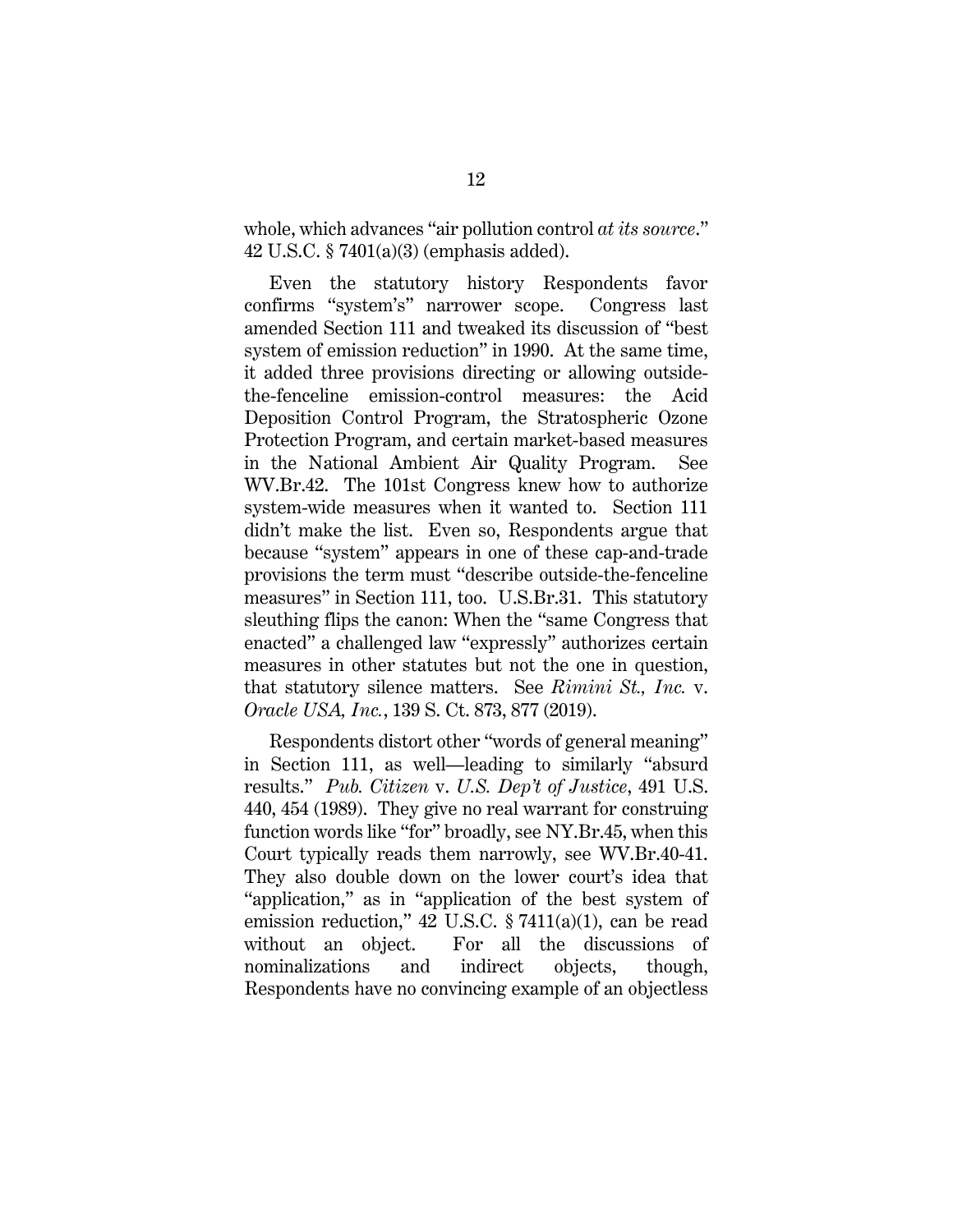"application." Their best shot is "a judge's application of precedent." PowerCo.Br.43; see also NY.Br.23-24. But no judge applies precedent in the abstract. Application's object there is a given set of facts. So too a "best system" must "appl[y]" to some object or entity or else lose its meaning. See WV.Br.37-38; see also NY.Br.24 (admitting it is proper to "infer[]" an object "from context"). Section 111's only plausible candidate is the regulated "source."

Moving to other statutory terms, Respondents say Section 111(a)(1)'s reference to "achievable" systems should encompass generation shifting and trading regimes, which private parties often implement in the energy market. See, *e.g.*, PowerCo.Br.36-37; U.S.Br.40- 41. But to say that a given measure is achievable for some entity or person on some level does not answer which entity or person or level Congress authorized EPA to regulate. Respondents also cannot explain how "achievable" keeps real meaning if EPA can adjust the actors and regulatory scale at will. EPA could create with impunity a standard that many existing sources could not achieve, so long as the energy grid as a whole could instead. WV.Br.35.

Trusting words like "best" and phrases like "take into account" to confine EPA's discretion does not help, either. *E.g.*, NY.Br.33-36. The question is whether the claimed agency power exists, not whether other parts of the statute adequately check its abuse. Nor does the Court need to embrace an outside-the-fenceline understanding to keep these terms from becoming superfluous; "best" and factors like cost help EPA choose among inside-thefenceline measures, too.

For the remaining statutory terms less suited to their tastes, Respondents have little to say. They cannot explain how EPA may regulate an "owner or operator"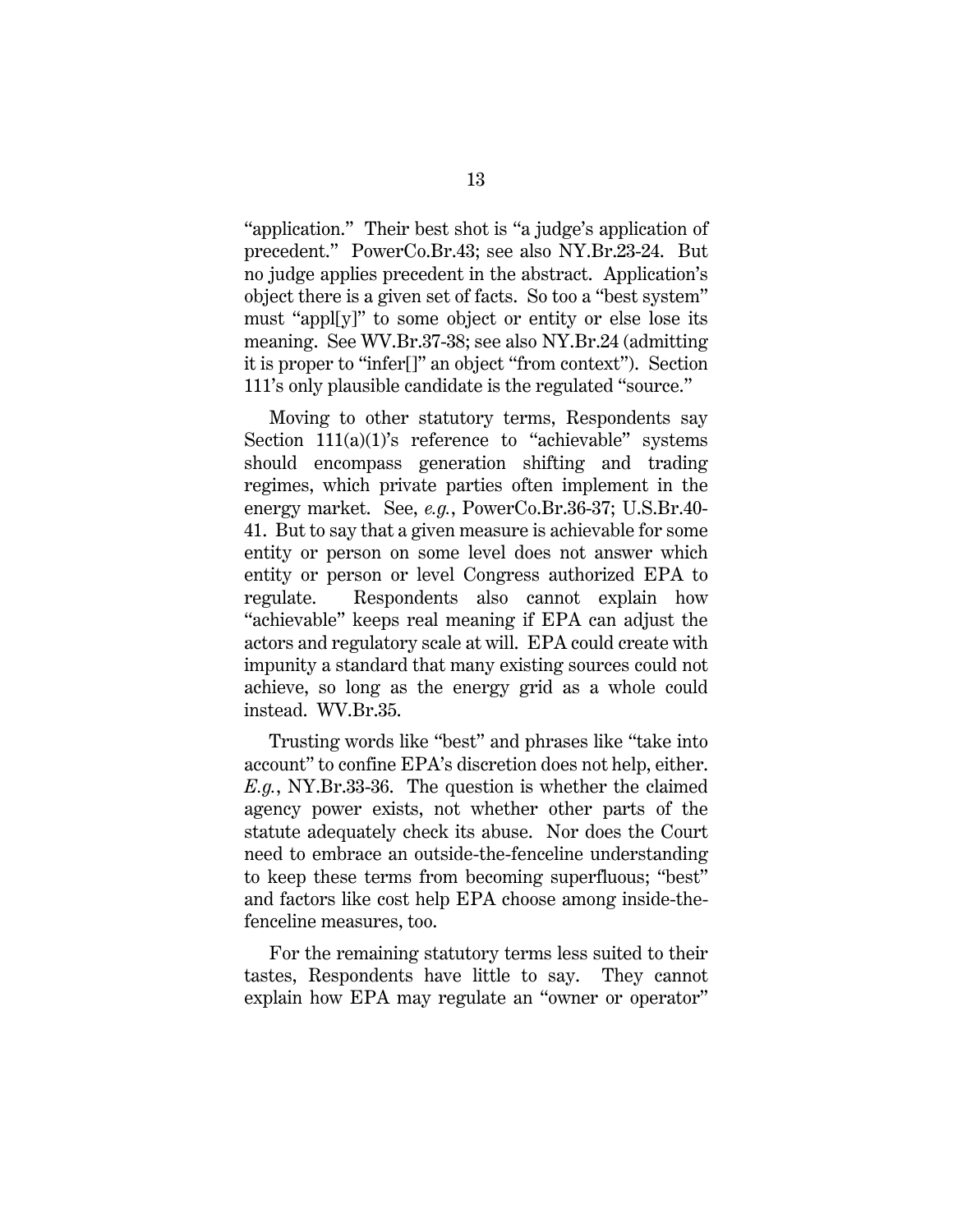even though that term is separately defined, 42 U.S.C. § 7411(a)(5), and the provisions at issue refer to a physical "source." See WV.Br.40; JA.543 (CPP, recognizing that EPA must regulate owners and operators directly to impose beyond-the-fenceline measures). Terms like "performance," "limitation," and "reduction" get little airtime in Respondents' briefs, either. Each confirms that Congress did not authorize system-wide measures that limit or shut down source production as a rule's primary aim, rather than a downstream effect. WV.Br.34-36.

**C.** The seams Respondents stitch between Section 111 and other parts of the CAA come apart, too. Respondents cite language about "retrofit" technologies, for example, to show that Congress could have similarly reined in Section 111. *E.g.*, NGO.Br.35. But this language would be out of place in a provision that focuses on facilities old *and*  new. WV.Br.43. Hammering Section 111(h)(1)'s discussion of "design, equipment, work practice, or operational standard[s]" is also wrong. *E.g.*, PowerCo.Br.32. Providing a technology-only alternative when it is not feasible to capture or measure emissions, 42 U.S.C.  $$7411(h)(1)-(2)$ , does not suggest that Congress expected EPA to jettison technological and other sourcespecific measures more generally. More likely Congress designed the exception to depart from the norm as little as possible.

Respondents are also wrong that "no sound reason" supports construing the scopes of Sections 110 and 111 "differently." U.S.Br.30; see also NY.Br.26-27, NGO.Br.6-9. They point to Section 111(d)'s crossreference to Section 110, which tasks EPA with developing "a procedure similar to" Section 110's for submitting state plans.  $42 \text{ U.S.C.} \$   $7411(d)(1)$ . But similar procedures do not imply similar substantive powers.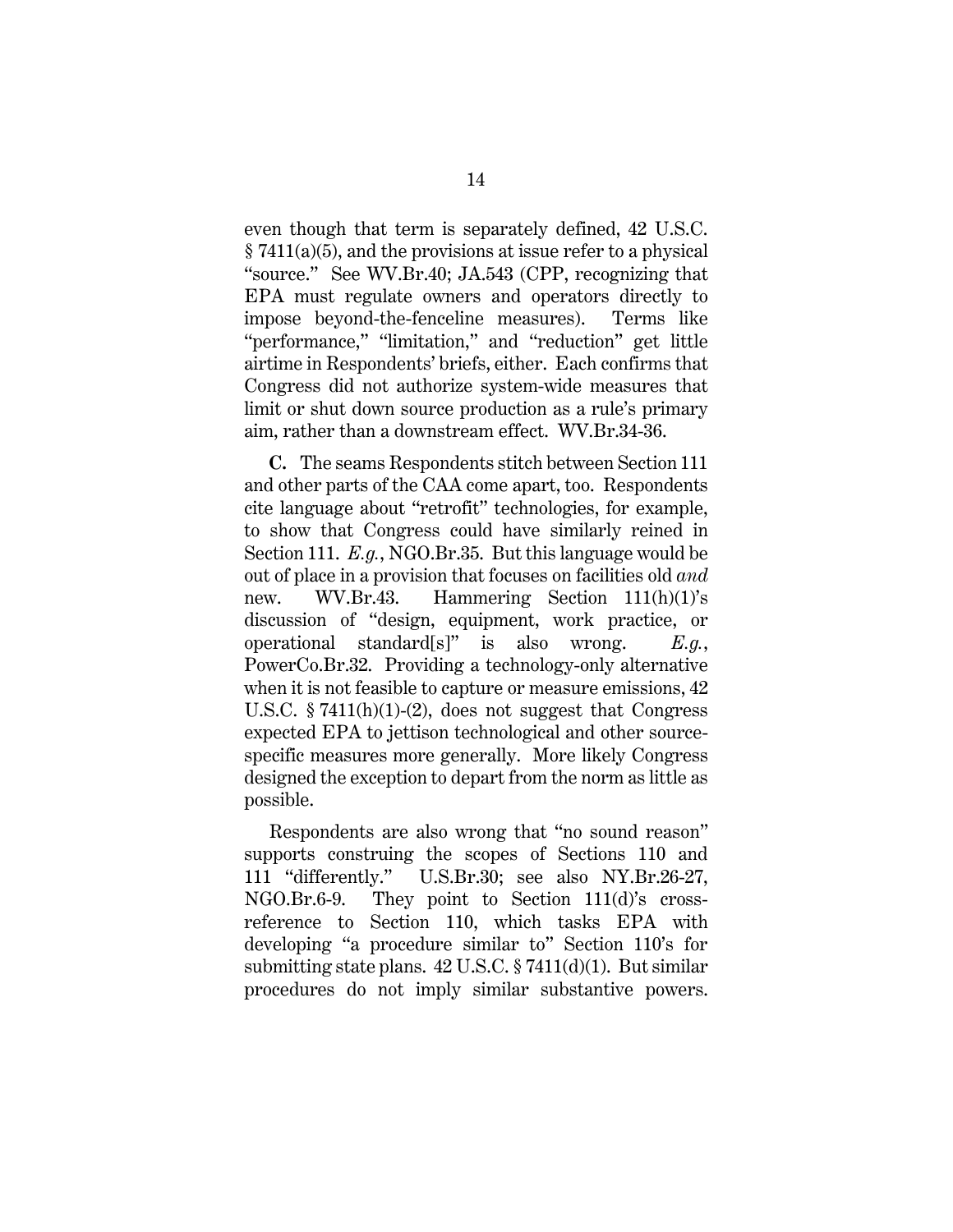Indeed, Section 110 expressly allows certain beyond-thefenceline compliance mechanisms in National Ambient Air Quality Standards implementation plans. 42 U.S.C. § 7410(a)(2). This difference in wording matters: The Court "generally seek[s] to respect Congress' decision to use different terms to describe different categories." *Mohamad* v. *Palestinian Auth.*, 566 U.S. 449, 456 (2012).

Congress's distinct wording makes sense given the different functions Sections 110 and 111 serve. Section 111 directs EPA to regulate individual sources "to prevent and control emissions to the fullest extent compatible with available technology and economic feasibility." STAFF OF S. COMM. ON PUB. WORKS, 93D CONG., A LEGISLATIVE HISTORY OF THE CLEAN AIR ACT AMENDMENTS OF 1970 VOL. II 900 (Comm. Print 1974). Section 110 focuses on "the attainment of the primary ambient air quality standards" within a State overall. *Id.* at 132. So when Congress authorized States to use emission trading in their NAAQS implementation plans in 1990, that change tracked Section 110's specific statewide focus—which Section 111 does not share. Pub. L. No. 101-549 § 101(b), 104 Stat. 2404.

Similarly, the Court should not read Section 111 broadly because it lacks certain limiting language from Section 112. See PowerCo.Br.33-34. Again, different purposes explain different substantive scopes. Section 112 limits emissions "hazardous to the health of persons," while Section 111 applies to emissions that "may" contribute substantially" to more generalized harms. STAFF OF S. COMM. ON PUB. WORKS, 93D CONG., A LEGISLATIVE HISTORY OF THE CLEAN AIR ACT AMENDMENTS OF 1970 VOL. I 195-96 (Comm. Print 1974). So it should surprise no one that Section 112—which concerns more dangerous pollutants—prescribes more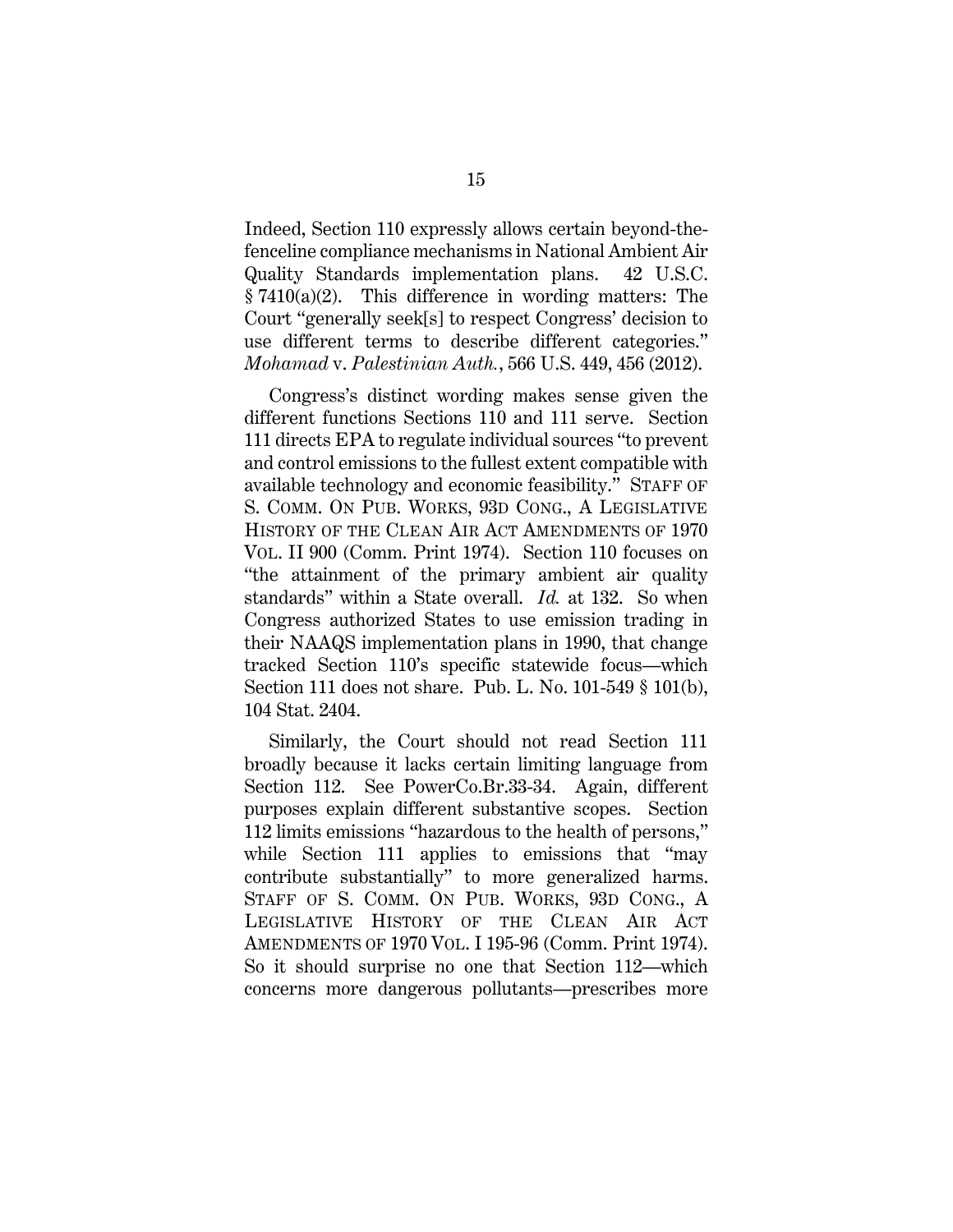stringent standards than Section 111. Granting EPA broader powers under Section 111 than under Section 112 would therefore turn the CAA's framework upside down. It might also give EPA an out to avoid the specific constraints Congress placed on its significant Section 112 powers.

**D.** Lastly, two purposes of the Act—emission control and state discretion—do not justify regulatory power beyond the source.

Congress must choose "what competing values will or will not be sacrificed to the achievement of a particular objective," *Rodriguez* v. *United States*, 480 U.S. 522, 526 (1987), and courts "respect the limits up to which Congress was prepared to enact a particular policy," *United States* v. *Sisson*, 399 U.S. 267, 298 (1970). Congress writes those choices and limits into the U.S. Code. Presuming "that whatever furthers the statute's primary objective must be the law" thus "frustrates rather than effectuates legislative intent." *Rodriguez*, 480 U.S. at 526. If "policy considerations suggest that" Section 111 "should be altered, Congress must be the one to do it." *Intel Corp. Inv. Pol'y Comm.* v. *Sulyma*, 140 S. Ct. 768, 778 (2020). That truism does not diminish the importance of the issues in play. If anything, it amplifies them recognizing they are too weighty to be hashed out through gap-filling alone.

At any rate, neither purpose dictates system-wide agency authority. On-site measures have had great success over the CAA's history. Respondents admit as much, faulting only the degree of emission reduction EPA concluded on-site measures would have produced in 2019. PowerCo.Br.42. Yet technology evolves. EPA will no doubt keep pushing plants to develop new ways to reduce emissions. See *Portland Cement Ass'n* v. *Ruckelshaus*,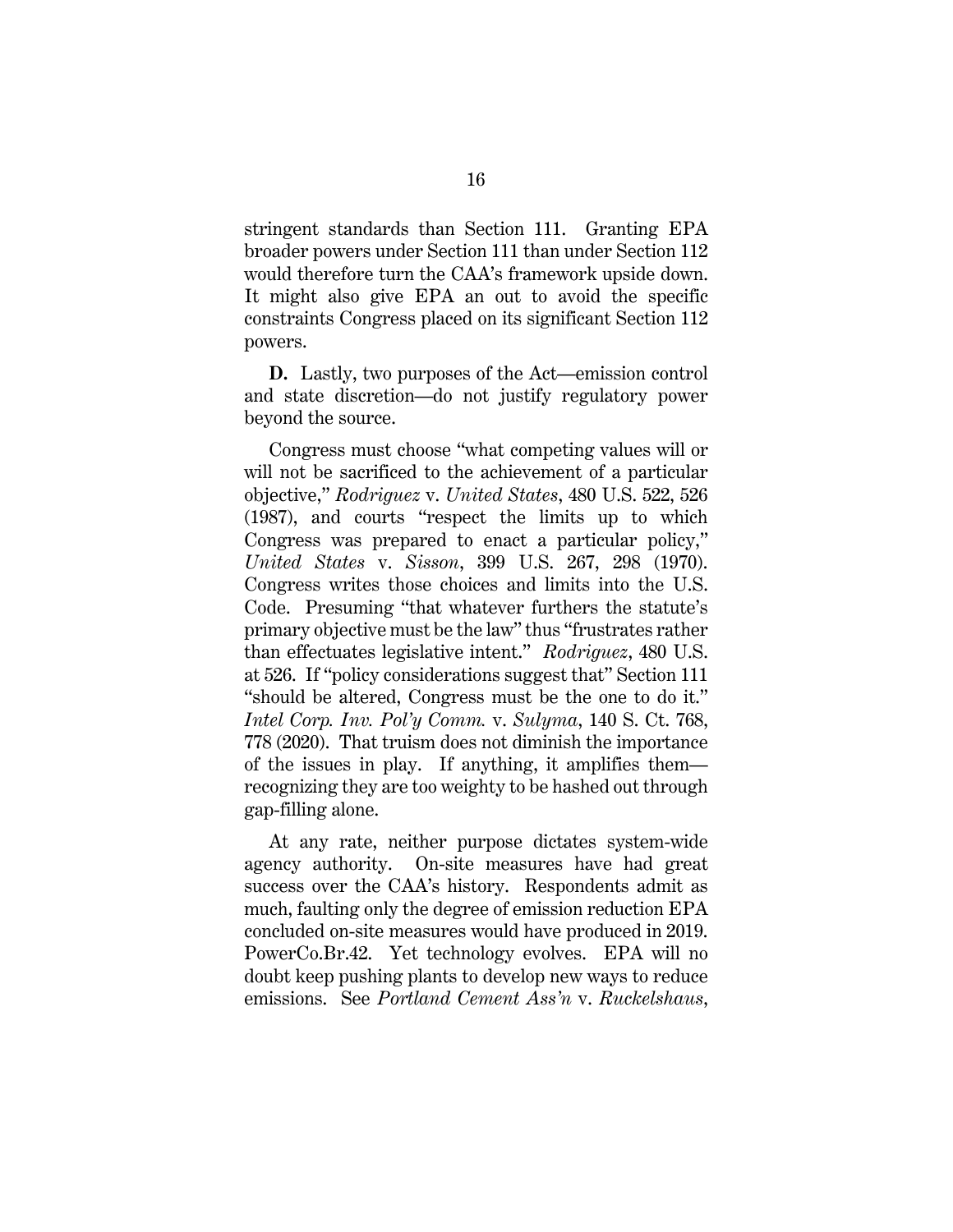486 F.2d 375, 391 (D.C. Cir. 1973) ("Section 111 looks toward what may fairly be projected for the regulated future."). In the meantime, courts do not rewrite statutes because they might find their results lacking at a flashpoint in time.

Respondents' professed fealty to federalism is similarly misguided. See, *e.g.*, U.S.Br.26-30. Their concern that a narrower construction of Section 111(a)(1) might limit States' Section 111(d) options contradicts the lower court's insistence that neither provision informs the other. JA.106. It also ignores that offering States a few more compliance options is little comfort if EPA can set benchmarks that presume facilities will shut down. Respondents cannot explain how these purported choices remain genuine under the lower court's interpretation. They try, emphasizing the CPP's "compliance headroom." NY.Br.32-33. But EPA recognized that most States would have had to rely on generation shifting and the like because other options were not cost effective or would not have been enough to hit the mandatory targets. JA.658, 671-73, 854.

It is just as off the mark to champion discretion to adjust for a source's "remaining useful life" if EPA's aggressive "*statewide* goals" can remain unmovable. NY.Br.31 n.12. Faced with a statewide target built on regional or nationwide emission trading, States with disfavored sources will run out of options to offload burdens so many of their facilities cannot bear. In other words, even if an inside-the-fenceline approach shrinks the number of theoretical options available to the States, the alternative is worse: letting EPA pick among limitless options and set market-warping "guidelines" that leave the States no realistic option but to fall in line. Cooperative federalism says the States need a fighting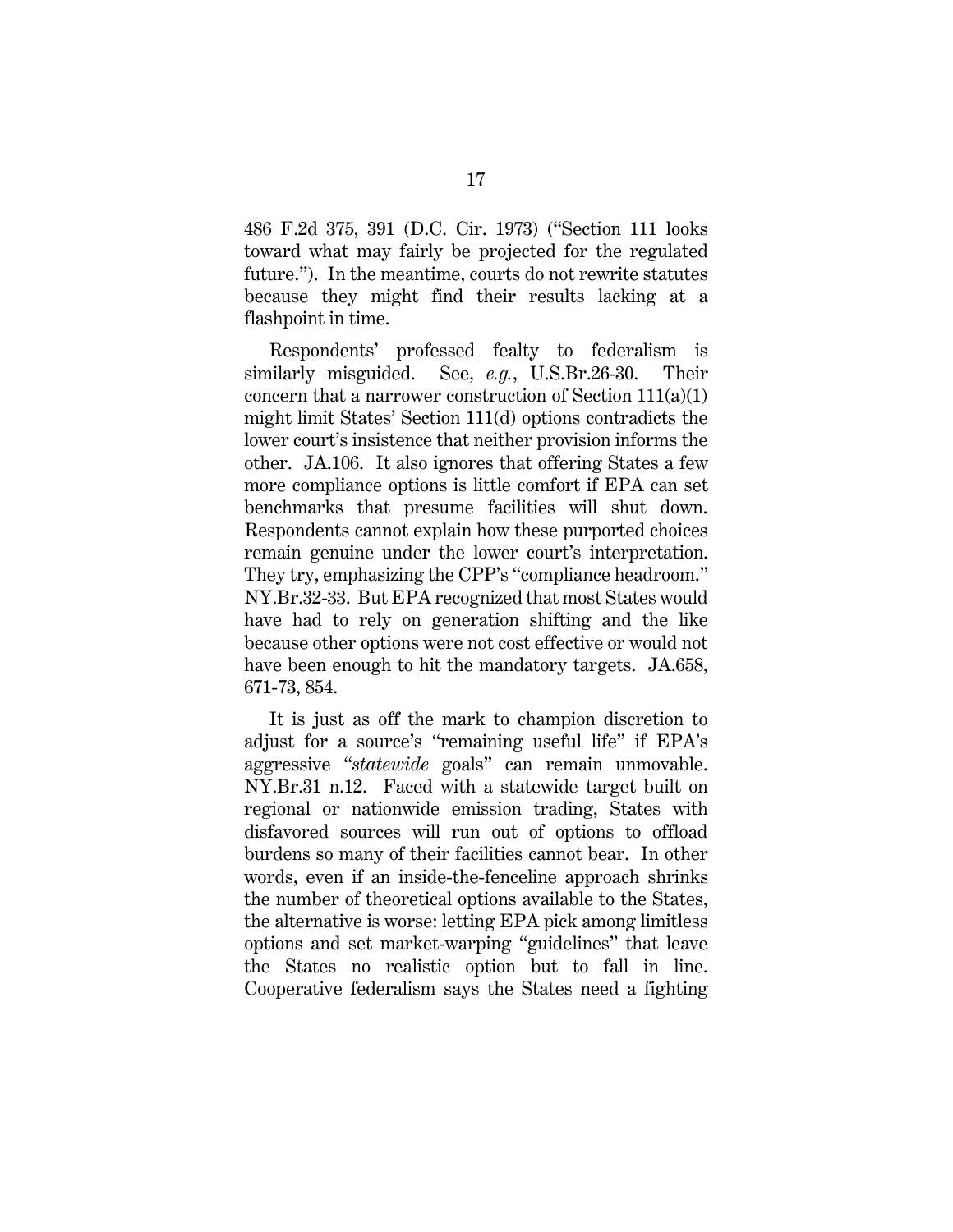chance when handed their statewide target. Because expanding "best system of emission reduction" hurts state flexibility, any urgency to expand EPA's powers to preserve the States' is imagined.

## **IV. This Case Is Not Moot—And Petitioners Have Standing.**

To keep the Court from cabining EPA's transformative power, Respondents argue that no one has standing. They are mistaken.

**A.** To begin, Respondents have "confused mootness with standing." *Friends of the Earth, Inc.* v. *Laidlaw Env't Servs. (TOC), Inc.*, 528 U.S. 167, 189 (2000). Federal Respondents, for instance, argue that "circumstances have *mooted*" the dispute, so Petitioners "cannot establish *standing*." U.S.Br.17 (emphases added). In their view, "changed circumstances" long after filing—EPA's request to partially stay the mandate—have "eliminated" any possibility Petitioners will suffer harm. U.S.Br.16, 21- 22. But the argument that "intervening circumstances [have] deprive[d] the plaintiff of a personal stake in the outcome" goes to mootness.<sup>2</sup> *Genesis Healthcare Corp.* v. *Symczyk*, 569 U.S. 66, 72 (2013) (cleaned up). To be sure, mootness and standing both assess litigants' "personal

<sup>2</sup> In suggesting vacatur, Federal Respondents recognize that their argument sounds in mootness. U.S.Br.22 (citing *United States* v. *Munsingwear, Inc.*, 340 U.S. 36, 39-41 (1950)). *Munsingwear* vacatur applies in mootness cases, not standing ones. See *Karcher* v. *May*, 484 U.S. 72, 83 (1987). Federal Respondents' request for partial vacatur only, U.S.Br.23 n.2, also provides evidence that at least some part of the D.C. Circuit's holding gives Respondents a real benefit and, conversely, causes Petitioners real harm. And even if this case were moot—it is not—then the appropriate remedy would be total vacatur, as the lower court rejected the CPP repeal and ACE Rule based on the same purported error. JA.215.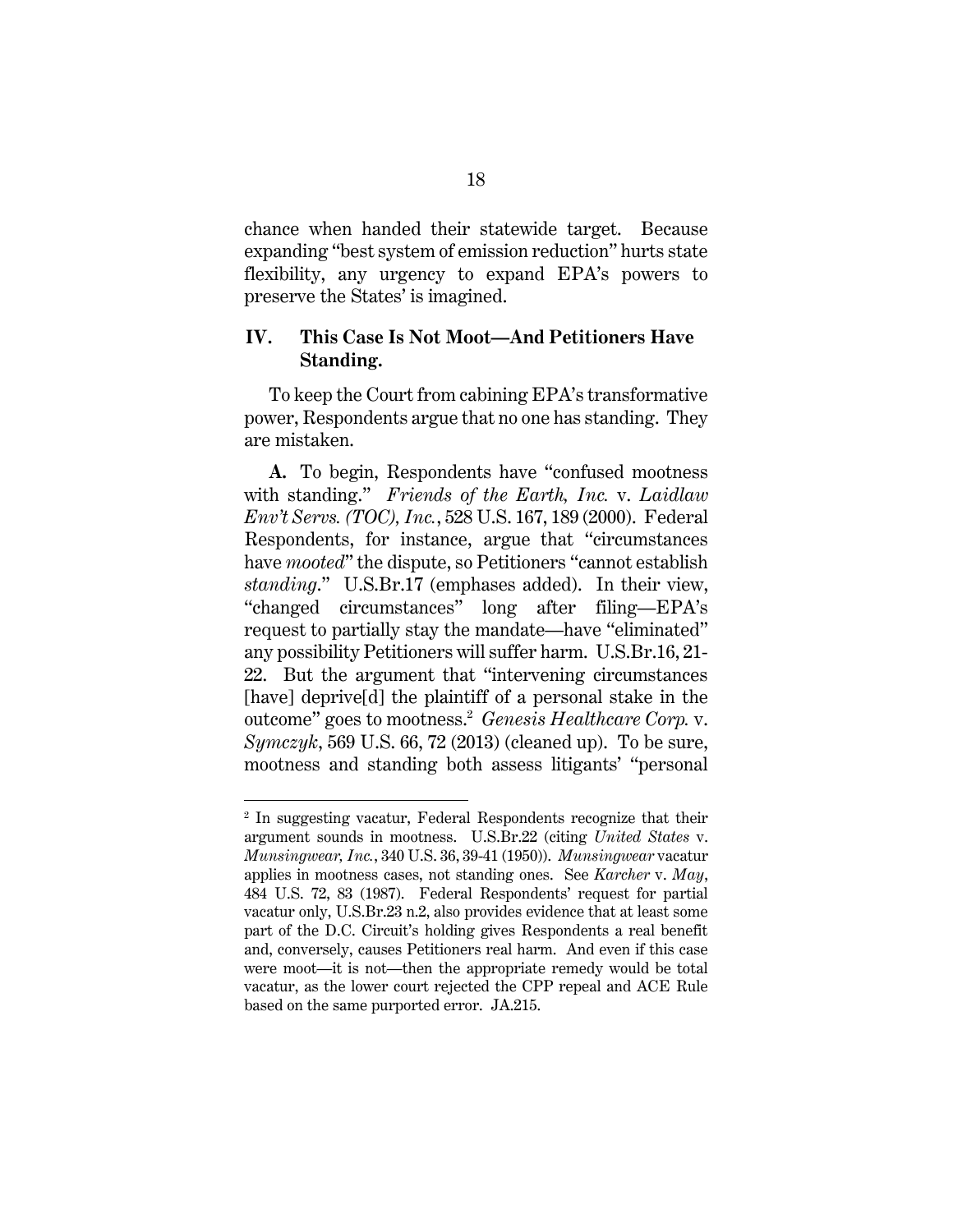interest in the dispute." *Uzuegbunam* v. *Preczewski*, 141 S. Ct. 792, 796 (2021). But mootness considers that interest "throughout the proceedings." *Id.* Standing asks whether it "exists at the outset." *Id.*

Precision matters because swapping standing for mootness "place[s] the burden of proof on the wrong party." *Adarand Constructors, Inc.* v. *Slater*, 528 U.S. 216, 221 (2000). Respondents could not bear their "heavy burden" to show mootness by making it "absolutely clear" that "the challenged conduct cannot reasonably be expected to start up again." *Friends of the Earth*, 528 U.S. at 189-90. Most never try, as doing so would close off the aggressive regulatory options they want to preserve. Even Federal Respondents admit that EPA "*might*" readopt the same "regulatory provisions" that the lower court faulted it for repealing. U.S.Br.20-21 (emphasis in original); see also *Nat'l Ass'n of Mfrs.* v. *Dep't of Def.*, 138 S. Ct. 617, 627 n.5 (2018) (explaining that the Court could decide a rule-related issue even after the agencies had proposed to repeal and replace the challenged rule). That reservation shows that EPA's temporary cessation should not end this appeal.

**B.** Standing would be no reason to dismiss even if it were relevant. If one Petitioner is in danger of "actual or imminent" injury that is "fairly traceable to the challenged action" and "likely" to be "redressed by a favorable decision," the case proceeds. *Lujan* v. *Def. of Wildlife*, 504 U.S. 555, 560-61 (1992) (cleaned up). All Petitioners meet these requirements here. See NACCO.Reply.16-23. A few additional points warrant mention for the States.

*First*, the States undeniably had standing at the time of filing—when courts evaluate it. *Davis* v. *Fed. Election Comm'n*, 554 U.S. 724, 734 (2008). No Respondent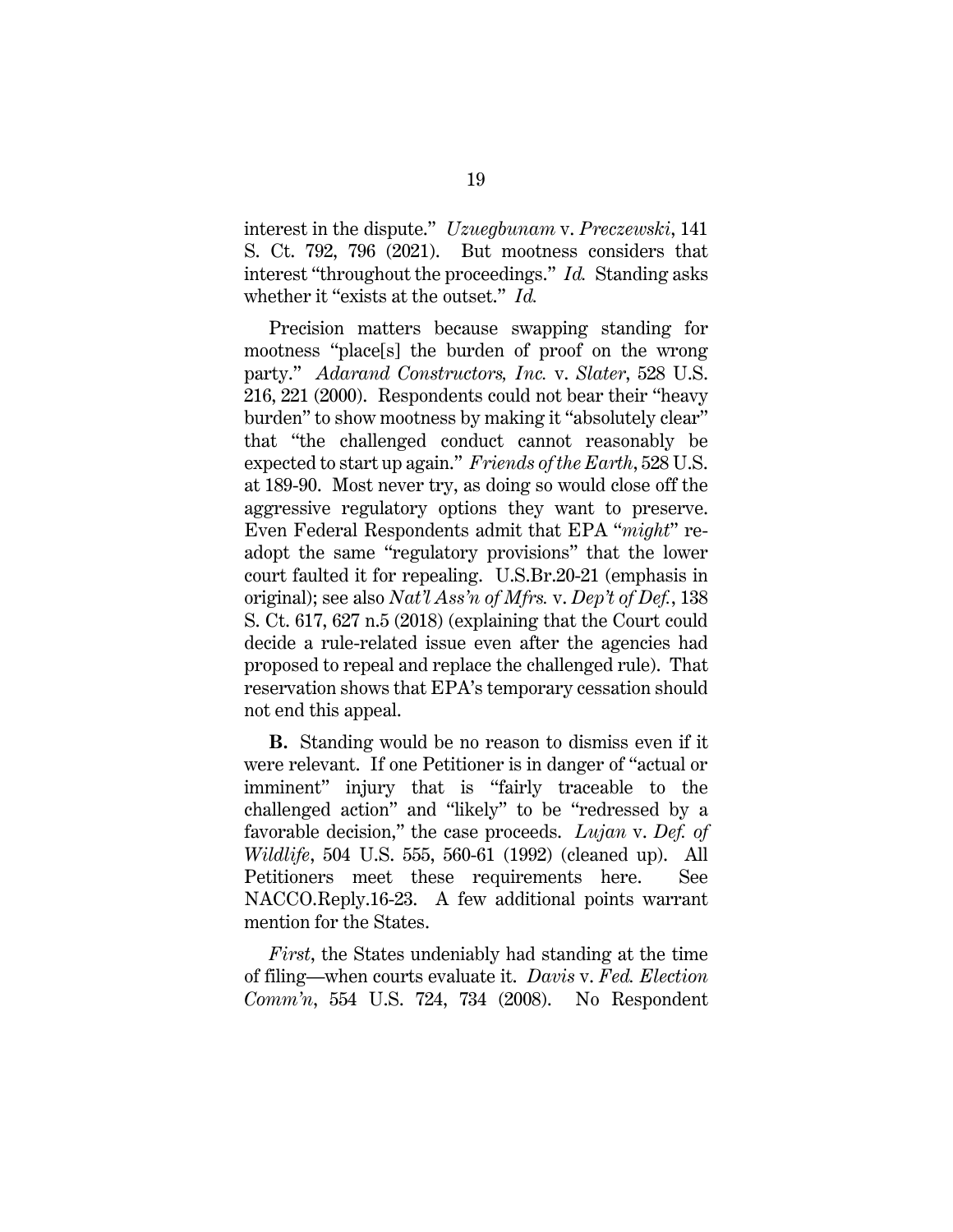suggests otherwise, and Federal Respondents admit the States did. U.S.Br.21-22. For good reason: "The lower the emissions budget [EPA sets], the more difficult and onerous is the states' task" to comply; lower targets thus injure "the states as states." *West Virginia* v. *EPA*, 362 F.3d 861, 868 (D.C. Cir. 2004). Beyond that, the rules the States defended below would have removed "significant and costly compliance measures." *Virginia* v. *Am. Booksellers Ass'n, Inc.*, 484 U.S. 383, 392 (1988). These injuries are enough.

Respondents invoke cases in which parties press appeals from decisions that did not injure them in an Article III sense. U.S.Br.15; NGO.Br.24-25. Those cases confirm that courts evaluate parties' standing when they assume control of a case for the first time. Petitioners have been here (and threatened with real injury) from the beginning. More important, they are not side actors. They are not vindicating "quasi-legislative interest[s]," *Arizonans for Off. Eng.* v. *Arizona*, 520 U.S. 43, 65 (1997), or a non-existent right to force the government to prosecute, *Diamond* v. *Charles*, 476 U.S. 54, 65 (1986). Rather, the States must implement and bear the economic fallout of EPA's regulatory scheme. See *Lujan*, 504 U.S. at 562 (explaining that it is "substantially more difficult" to establish standing when parties are not "the object of the [challenged] government action"). So unlike in Respondents' cases, the judgment below affects Petitioners' rights and requires "them to do [and] refrain from doing" certain things. *Hollingsworth* v. *Perry*, 570 U.S. 693, 705 (2013).

*Second*, it does not matter that EPA might think things over (again) while part of the judgment is stayed. Jurisdiction "cannot be ousted by subsequent events" after it vests. *Grupo Dataflux* v. *Atlas Glob. Grp., L.P.,*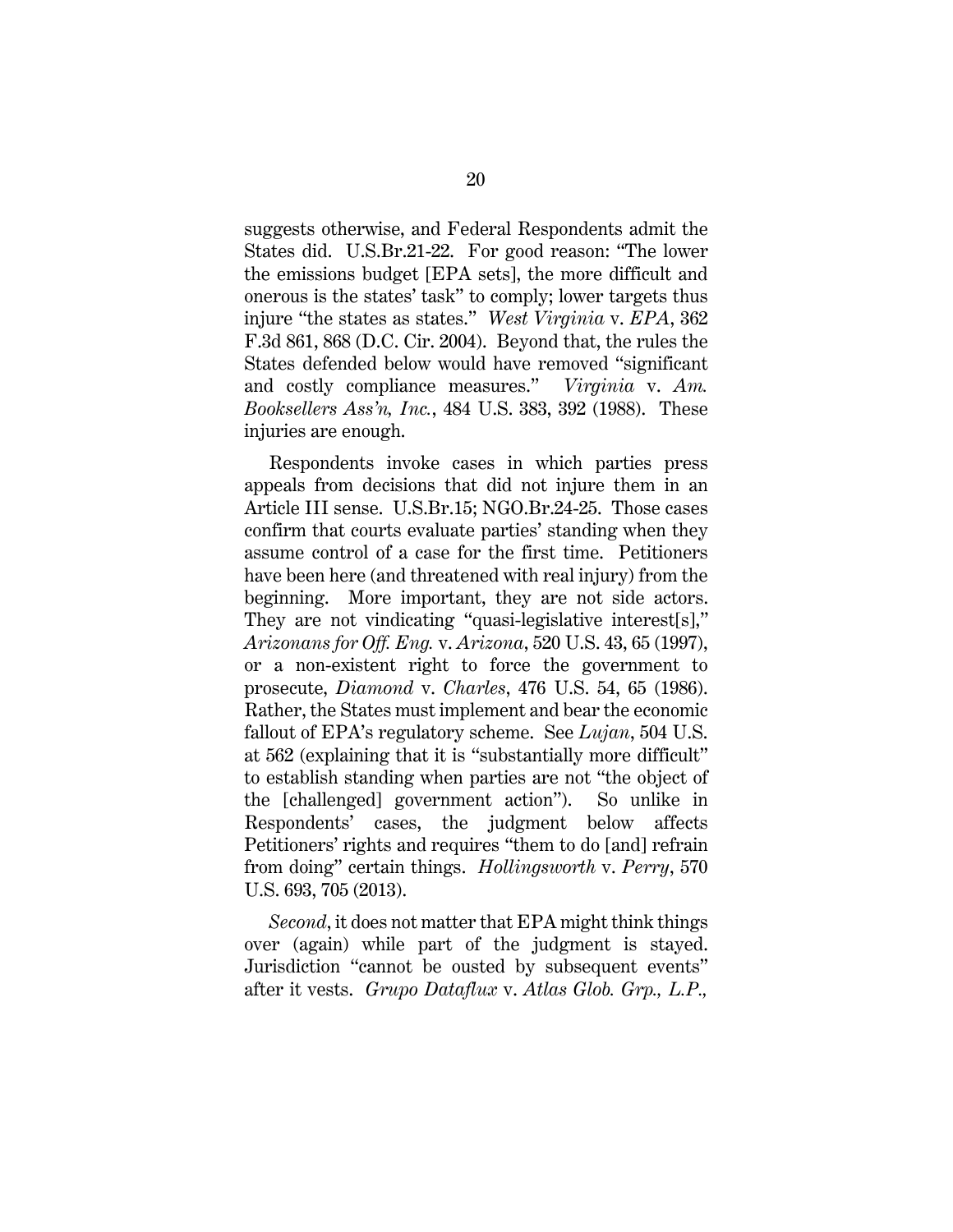541 U.S. 567, 583 (2004) (cleaned up). And if it could, the States would still have standing today because "[l]egal consequences" flow to the States from the D.C. Circuit's ruling. *Port of Bos. Marine Terminal Ass'n* v. *Rederiaktiebolaget Transatlantic*, 400 U.S. 62, 71 (1970). Lest we forget: the court below struck down an effort to repeal the CPP, vacated its replacement, and ordered EPA to consider even more aggressive options.

Respondents say the partial stay renders the States' injuries intangible. See U.S.Br.18. But they cite nothing saying that a prevailing party may seek a stay and thereby erase their opponents' standing to appeal—especially since stays can be lifted at any time. The lower court's judgment reanimates the CPP; that's what matters for injury. See NACCO.Reply.17-20. Because EPA remains free to "reenact[] precisely the same provision" on remand, the Court has jurisdiction to reverse. *City of Mesquite* v. *Aladdin's Castle, Inc.*, 455 U.S. 283, 289 (1982).

A "realistic danger of … direct injury" to the States also arises "as a result of the … operation or enforcement" of the un-stayed ACE vacatur. *Babbitt* v. *UFW Nat'l Union*, 442 U.S. 289, 298 (1979). EPA *will* issue a new rule. U.S.Br.19 ("EPA is legally obligated to promulgate a rule governing greenhouse-gas emissions from existing power plants."). The States face harm from the decision requiring it to consider system-wide measures and affirmatively justify any choice not to impose them when it does. "The mere possibility" EPA will exercise restraint "does not suffice to" start this seven-year odyssey anew. *Sackett* v. *EPA*, 566 U.S. 120, 127 (2012). Indeed, the Court has intervened before—over protests that it was too soon—when an agency acted "in excess of its delegated powers and contrary to a specific prohibition." *Leedom* v.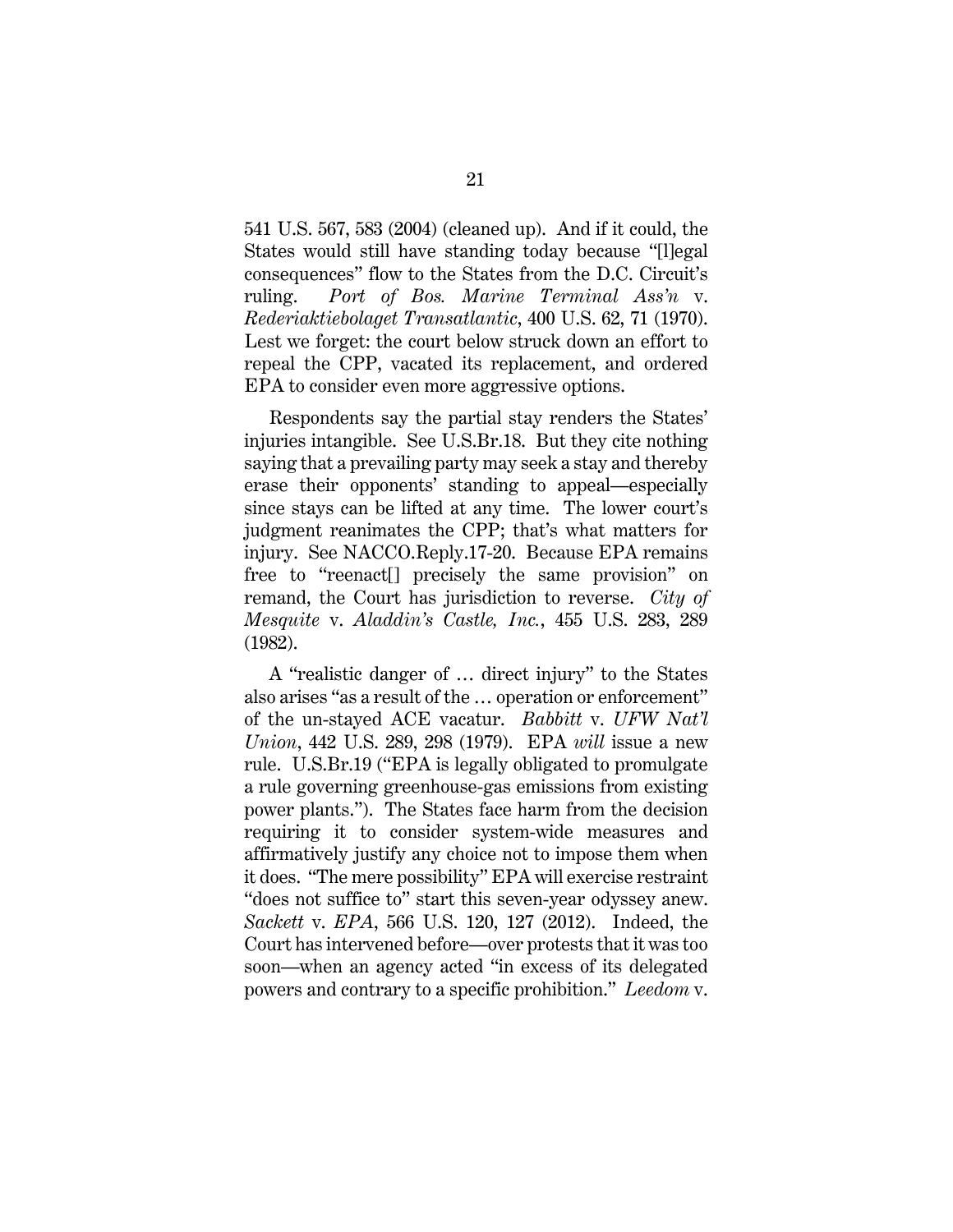*Kyne*, 358 U.S. 184, 188 (1958); see also *Champion Int'l Corp.* v. *EPA*, 850 F.2d 182, 185-86 (4th Cir. 1988) (holding that district court "properly inquired whether EPA had exceeded its delegated authority" despite claims of prematurity).

Standing's bar is low. If nominal damages, *Uzuegbunam*, 141 S. Ct. at 798, or a prospect of future enforcement, *Susan B. Anthony List* v. *Driehaus*, 573 U.S. 149, 161 (2014), suffice, then the interests at stake here should, too.

*Third*, Respondents minimize the "special solicitude" States enjoy "in [the] standing analysis." *Massachusetts*, 549 U.S. at 520. State Petitioners deserve the same room to maneuver that Massachusetts got when it "assert[ed] its rights under the [CAA]." *Id.* at 520 n.17. Respondents try to reduce special solicitude to something that applies only where States fault "*under*-regulation." U.S.Br.18 & n.1. But even if the line between over- and underregulation were workable—it is not—this distinction finds no support. If potential cross-State environmental consequences can ground state standing, *id.*, then why can cross-State energy consequences not do the same? The Court can hear this case out of respect for the States' sovereign interests, too.

\* \* \* \*

Rarely do so many factors lead to the same result. Here, the text does not stand alone in narrowing EPA's authority. The major-questions, federalism, and constitutional-avoidance canons confirm that EPA lacks authority to reorder the entire power sector—or any other area of American life with buildings that emit greenhouse gases. And though Respondents contrive justiciability problems out of EPA's regulatory waffling to prevent the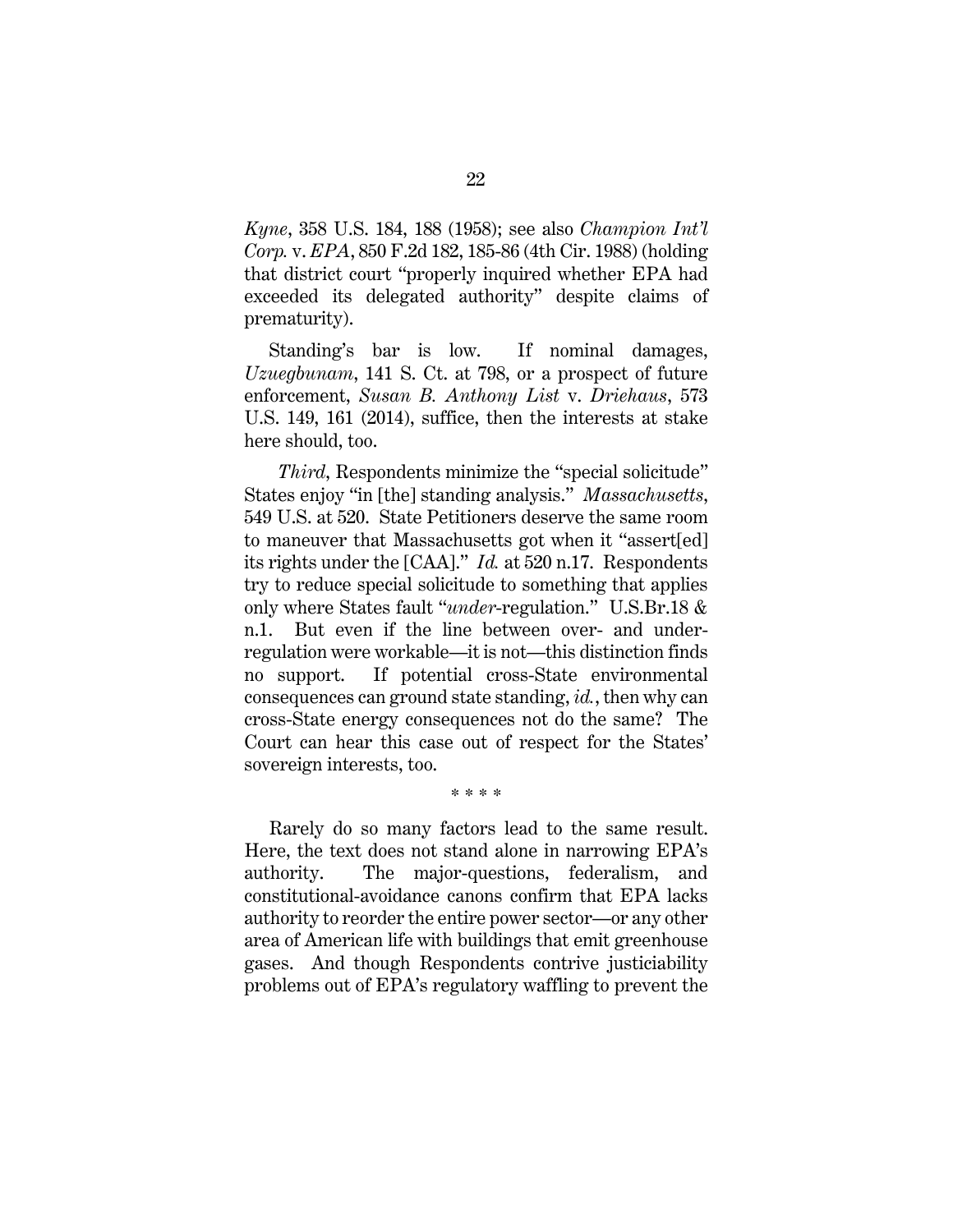Court from reaching that result, Petitioners have standing. In the end, then, the answer is plain, and the Court should give it.

### **CONCLUSION**

The Court should reverse.

Respectfully submitted.

PATRICK MORRISEY *Attorney General* 

OFFICE OF THE WEST VIRGINIA ATTORNEY GENERAL State Capitol Complex Building 1, Room E-26 Charleston, WV 25305 lindsay.s.see@wvago.gov (304) 558-2021

LINDSAY S. SEE  *Solicitor General Counsel of Record*

MICHAEL R. WILLIAMS\* *Special Counsel*

THOMAS T. LAMPMAN CALEB A. SECKMAN *Assistant Solicitors General* 

\*admitted in the District of Columbia, Michigan, and Virginia; practicing under supervision of West Virginia attorneys

*Counsel for Petitioner State of West Virginia*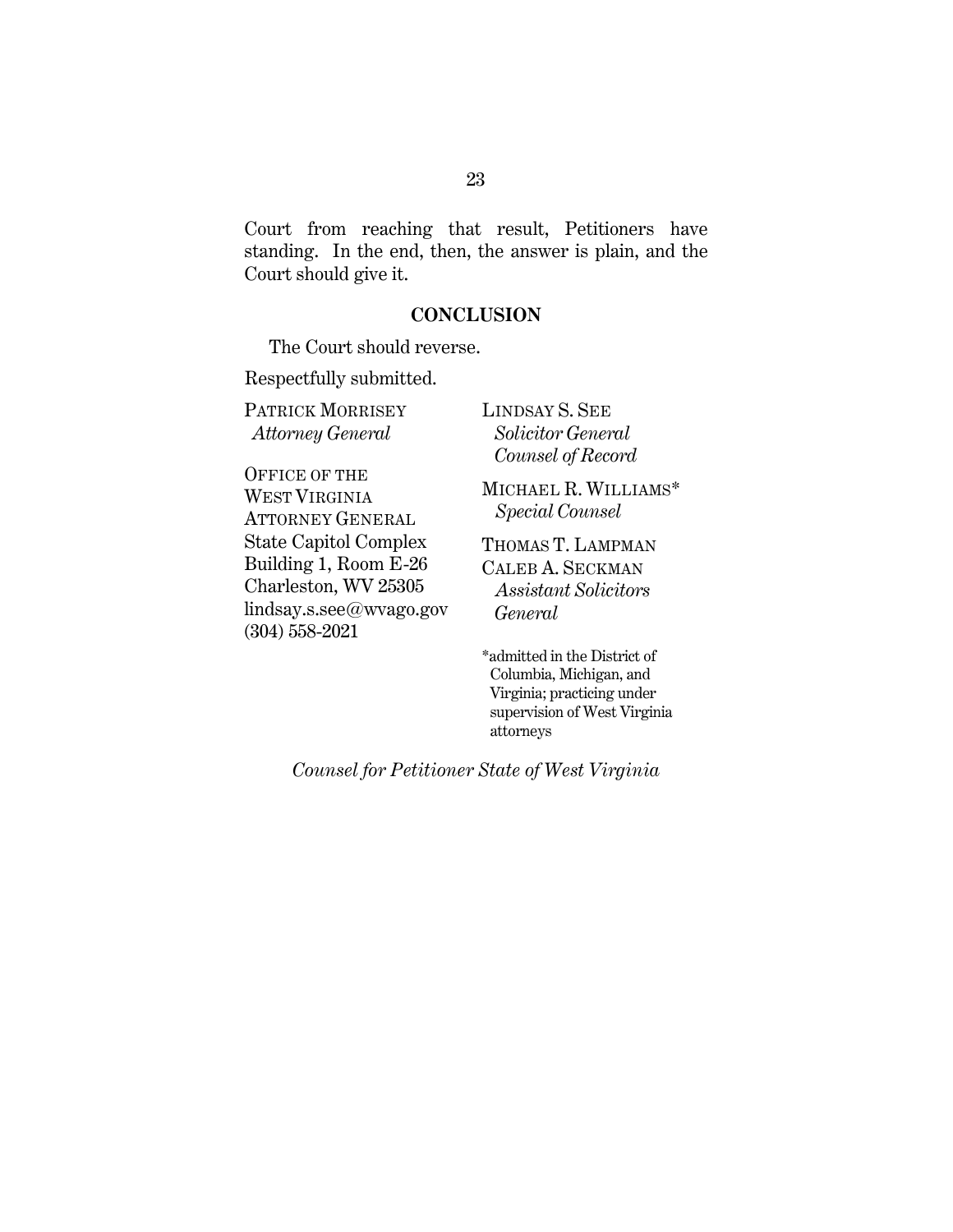## **ADDITIONAL COUNSEL**

STEVE MARSHALL Attorney General State of Alabama

TREG R. TAYLOR Attorney General State of Alaska

LESLIE RUTLEDGE Attorney General State of Arkansas

CHRISTOPHER M. CARR Attorney General State of Georgia

THEODORE E. ROKITA Attorney General State of Indiana

DEREK SCHMIDT Attorney General State of Kansas

JEFF LANDRY Attorney General State of Louisiana

ERIC S. SCHMITT Attorney General State of Missouri

AUSTIN KNUDSEN Attorney General State of Montana

DOUGLAS J. PETERSON Attorney General State of Nebraska

DAVE YOST Attorney General State of Ohio

JOHN O'CONNOR Attorney General State of Oklahoma

ALAN WILSON Attorney General State of South Carolina

JASON RAVNSBORG Attorney General State of South Dakota

KEN PAXTON Attorney General State of Texas

SEAN D. REYES Attorney General State of Utah

#### 24